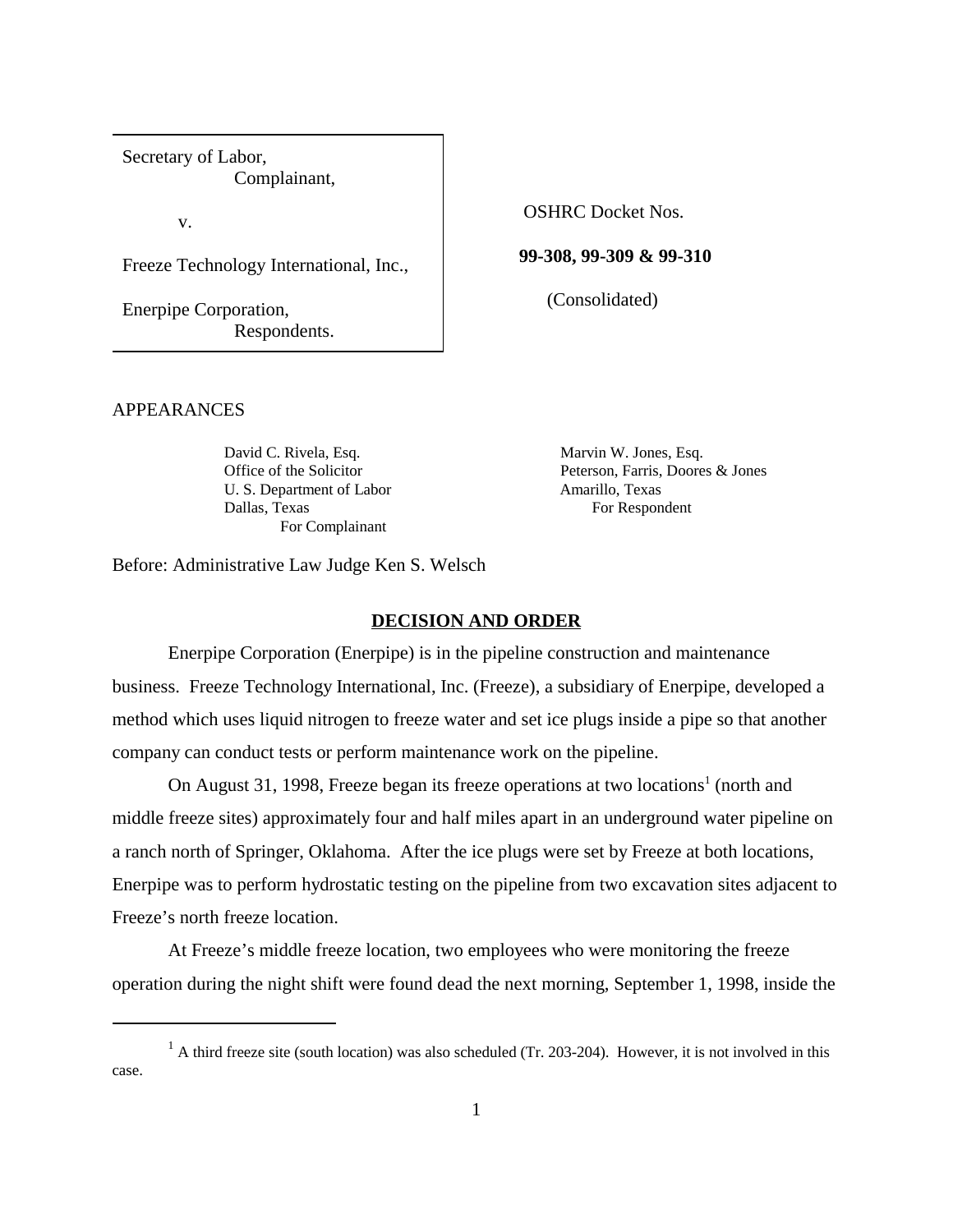excavation used for the freeze operation. The employees had died from asphyxiation due to an accumulation of nitrogen gas. OSHA investigated the accident and issued serious citations to Freeze and Enerpipe. The citations were timely contested.

The safety citation<sup>2</sup> issued on January 11, 1999, to Freeze (Docket No. 99-0308) alleges serious violations at the middle freeze site of § 1926.651(j)(1) (item 2) for failing to remove large rocks and clumps of clay from the west wall of the excavation and  $\S 1926.652(a)(1)$  (item 3) for failing to adequately slope the walls of the excavation. The safety citation proposes a penalty of \$4,500 for each alleged violation.

Freeze also received a health citation<sup>3</sup> dated January 11, 1999, (Docket No. 99-0309) which alleges serious violations of § 1910.134(c) (item 1a) for failing to maintain a proper respirator at the middle freeze site; § 1910.134(e)(3) (item 1b) for failing to familiarize employees with written procedures regarding respirator usage; § 1910.1200(h) (item 2) for failing to train and inform all employees engaged in the freezing operations of the hazards associated with liquid nitrogen; § 1926.50(c) (item 4) for failing to have a person on-site who had a valid certificate in first-aid training; and  $\S 1926.651(g)(1)(ii)$  (item 7) for failing to take adequate precautions to prevent employees' exposure to an oxygen deficient atmosphere. The health citation proposes a penalty of \$4,500 for each alleged violation.

The citation issued on January 12, 1999, to Enerpipe (Docket No. 99-0310) alleges a serious violation of § 1926.21(b)(2) for failing to instruct employees working in close proximity to liquid nitrogen at the north freeze site in the recognition and avoidance of unsafe conditions. The citation proposes a penalty of \$6,300.

A consolidated hearing was held September 27-30, 1999 in Houston, Texas. Freeze and Enerpipe stipulate coverage and jurisdiction (Tr. 5). The parties filed post-hearing briefs.

<sup>&</sup>lt;sup>2</sup> The safety citation also alleges a violation of § 1926.21(b)(2) (item 1) which the Secretary withdrew at the hearing on September 27, 1999 (Tr. 7).

<sup>&</sup>lt;sup>3</sup> The health citation also alleged violations of § 1910.1200(h) (item 3), § 1926.55(b) (item 5), § 1926.651(g)(1)(i) (item 6) and § 1926.651(g)(2)(i) (item 8), which the Secretary withdrew during the hearing (Tr. 6, 563-564).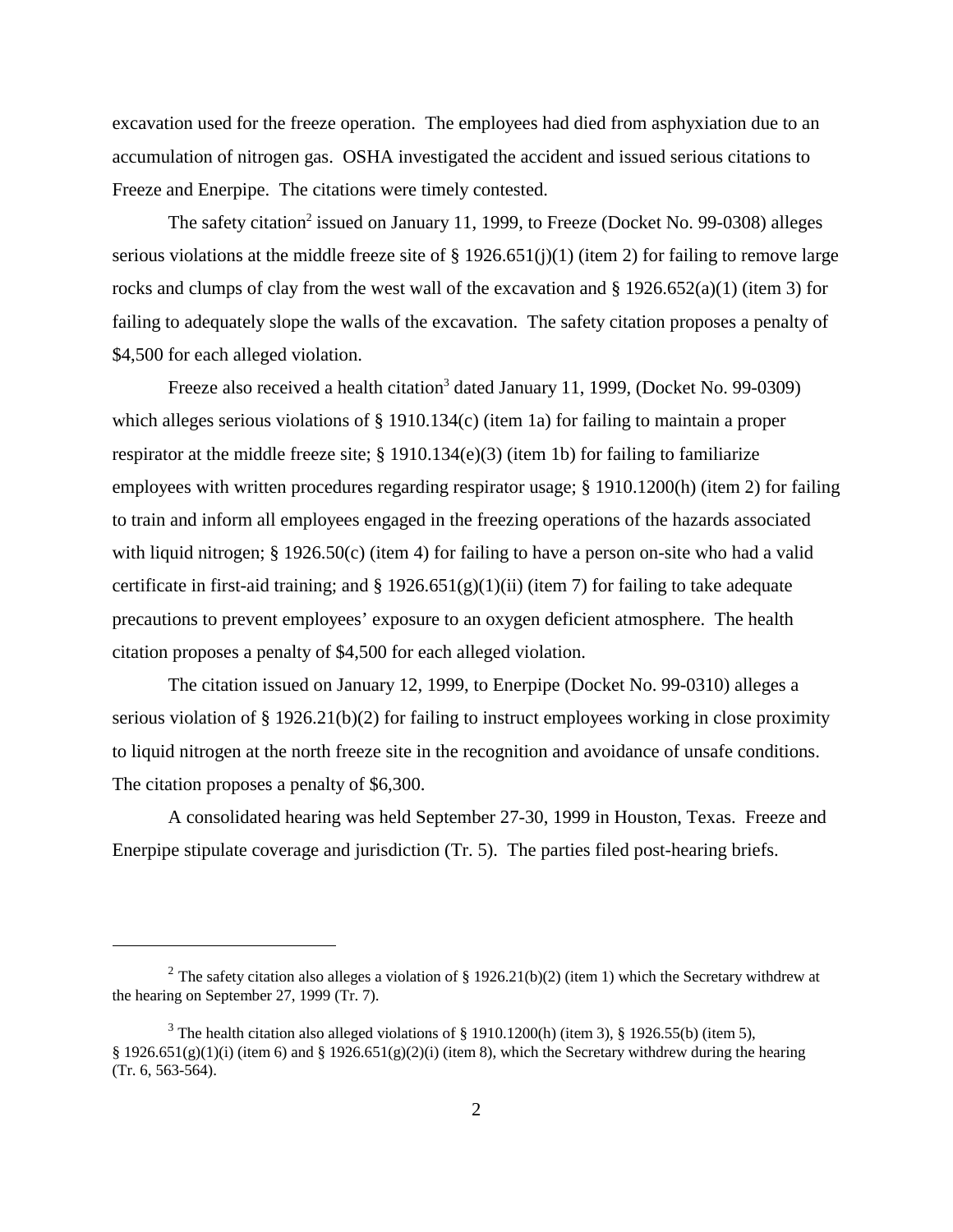Freeze and Enerpipe deny the alleged violations. For the reasons stated, the citation issued to Enerpipe is vacated. The violations involving Freeze are vacated and affirmed based on the record.

### The Accident

Enerpipe, with 400 employees, is in the pipeline construction business (Tr. 12). Freeze, a subsidiary of Enerpipe,<sup>4</sup> freezes pipelines to form temporary ice plugs inside the pipe so that tests or maintenance work can be performed by another company. Freeze developed the equipment and the method of freezing water inside pipelines with the use of liquid nitrogen (Tr. 21-22, 24). Freeze uses its freezing process for companies in agriculture, petrochemical, fossil fuel, and nuclear power (Tr. 105). Freeze employs less than 30 employees and does not perform pipeline construction work or testing (Tr. 23-24, 108, 183). Freeze and Enerpipe, with their main office in Amarillo, Texas, do not generally work on the same projects (Tr. 152, 184, 724).

In August, 1998, Enerpipe contracted to perform hydrostatic testing on a 12-inch underground water pipeline located on the Lazy S Ranch north of Springer, Oklahoma. The Lazy S Ranch is in a remote area approximately 10 miles from town (Tr. 627). Freeze was contracted to plug the pipeline at three locations in order for Enerpipe to perform the hydrostatic testing (Tr. 25-26, 158, 203, 357). The freezing operation was to take approximately 32 hours (Tr. 56, 161). Both Enerpipe and Freeze were to have a day shift which ended before midnight and a night shift which ended at approximately 7:00 a.m (Tr. 438, 742).

 On August 31, 1998, Freeze arrived at the Lazy S Ranch and set up its freeze operation at two locations (north and middle sites), approximately 4 miles apart (Tr. 25). The excavations uncovering the pipeline at the two locations were dug by another contractor prior to Freeze's arrival (Tr. 41-42, 155).

At the north site, there were three excavations uncovering the pipeline. Two of the excavations were used by Enerpipe to perform the hydrostatic testing. Enerpipe' employees monitored the testing from inside its on-site trailer (Exhs. R-69, R-72; Tr. 732-733, 739, 755- 756). The third excavation was used for the freezing operation. After installing a freeze

 $<sup>4</sup>$  Universal Hydrotesting Company is also a subsidiary of Enerpipe (Tr. 95).</sup>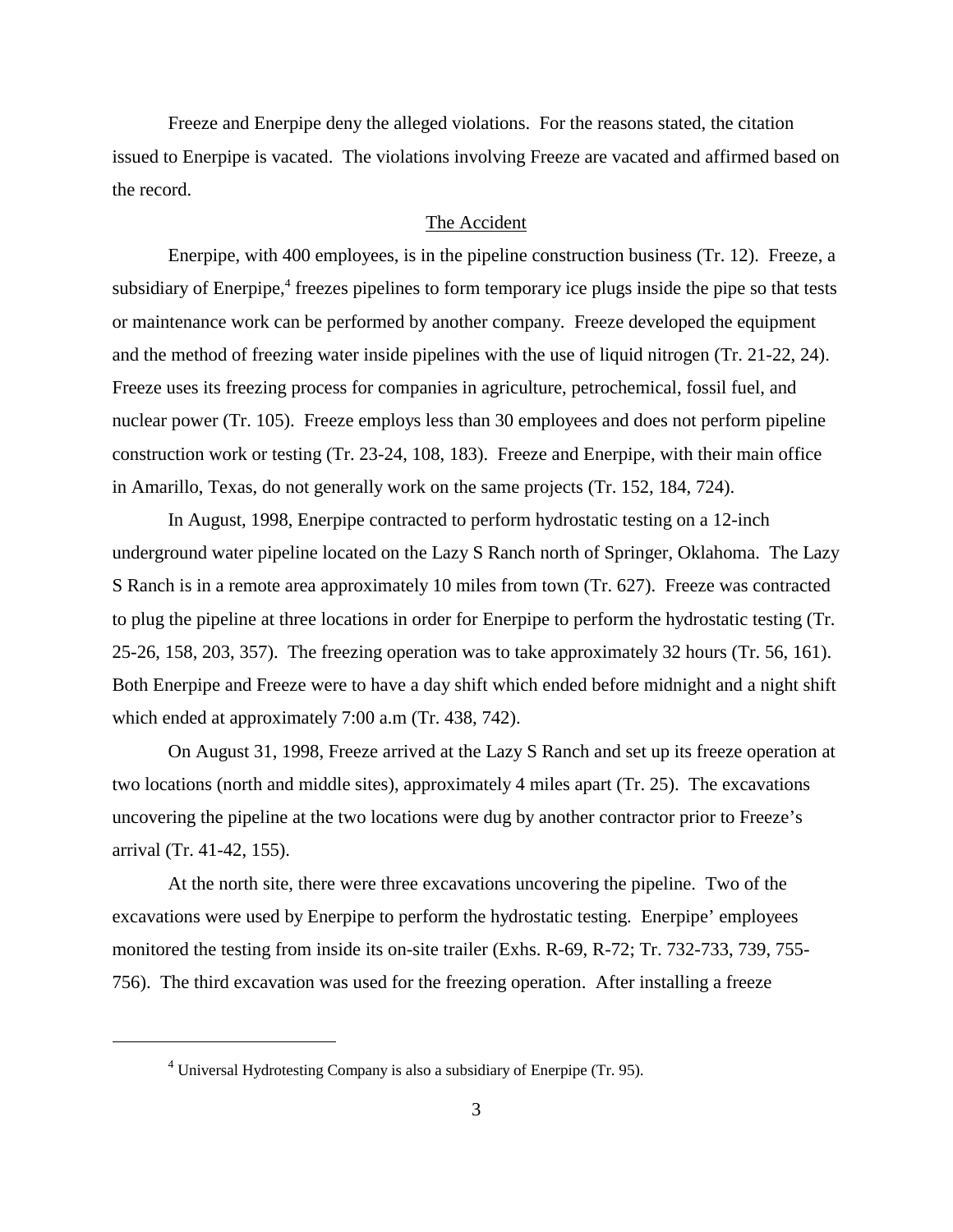chamber around the pipe, one Freeze employee remained to monitor the freeze from the back of the liquid nitrogen tanker truck placed next to the freeze excavation (Tr. 411, 437-438).

At the middle site,<sup>5</sup> there was only one excavation dug, which Freeze used for its freezing operation (Tr. 204). Freeze positioned its 18-wheeler tanker truck which contained 5,400 gallons of liquid nitrogen approximately 5 feet from the east side of the excavation and at a 90 degree angle to the excavation (Exh. C-1, C-10; Tr. 43). The excavation was in excess of 37 feet long, 7 feet deep, 14  $\frac{1}{2}$  feet wide across the top and 7 feet wide at the bottom<sup>6</sup> (Tr. 295, 479-480). After positioning the tanker truck, two employees, including a laborer borrowed from Enerpipe, entered the excavation and installed a freeze chamber around the pipe (Tr. 36, 204-205). A second chamber was also placed on the pipe to keep it cool (Tr. 261).

The freeze chamber was approximately 5 feet long and in two halves. It was bolted around the pipe (Exhs. C-15, C-16; Tr. 133, 198). Two half-inch, braided steel hoses 40-feet long ran from each half of the chamber to the tanker truck (Tr. 159, 260). Valves located at the rear of the tanker truck controlled and monitored the flow of liquid nitrogen to the chamber (Exh. C-14; Tr. 133, 261). As the liquid nitrogen is introduced into the chamber, the temperature inside the pipe is lowered and the water forms an ice plug. After the plug is formed, the temperature is maintained at approximately minus 324 degrees (Tr. 104, 165). As the liquid nitrogen vaporizes, the nitrogen gas is vented through the top of the chamber to avoid a build-up of pressure (Tr. 53, 143).

There is no dispute that liquid nitrogen is a hazardous chemical which is extremely cold and the gas can displace oxygen in confined spaces. It is colorless and odorless (Exh. C-20; Tr. 59, 64, 201-202, 521).

Freeze's freezing operation at the middle freeze site started at 10:00 a.m. (Tr. 163, 207, 210). Within a couple of minutes of opening the liquid nitrogen tank, the Freeze technician observed a leak from around the chamber and entered the excavation to repair the leak. He turned off the nitrogen and used an  $CO<sub>2</sub>$  analyzer before entering the excavation. He replaced

 $<sup>5</sup>$  There was also a south excavation site (Tr. 203, 232-234, 244). However, the south site was not the</sup> subject of OSHA's inspection and citations.

 $<sup>6</sup>$  The parties differ in the actual measurements of the excavation.</sup>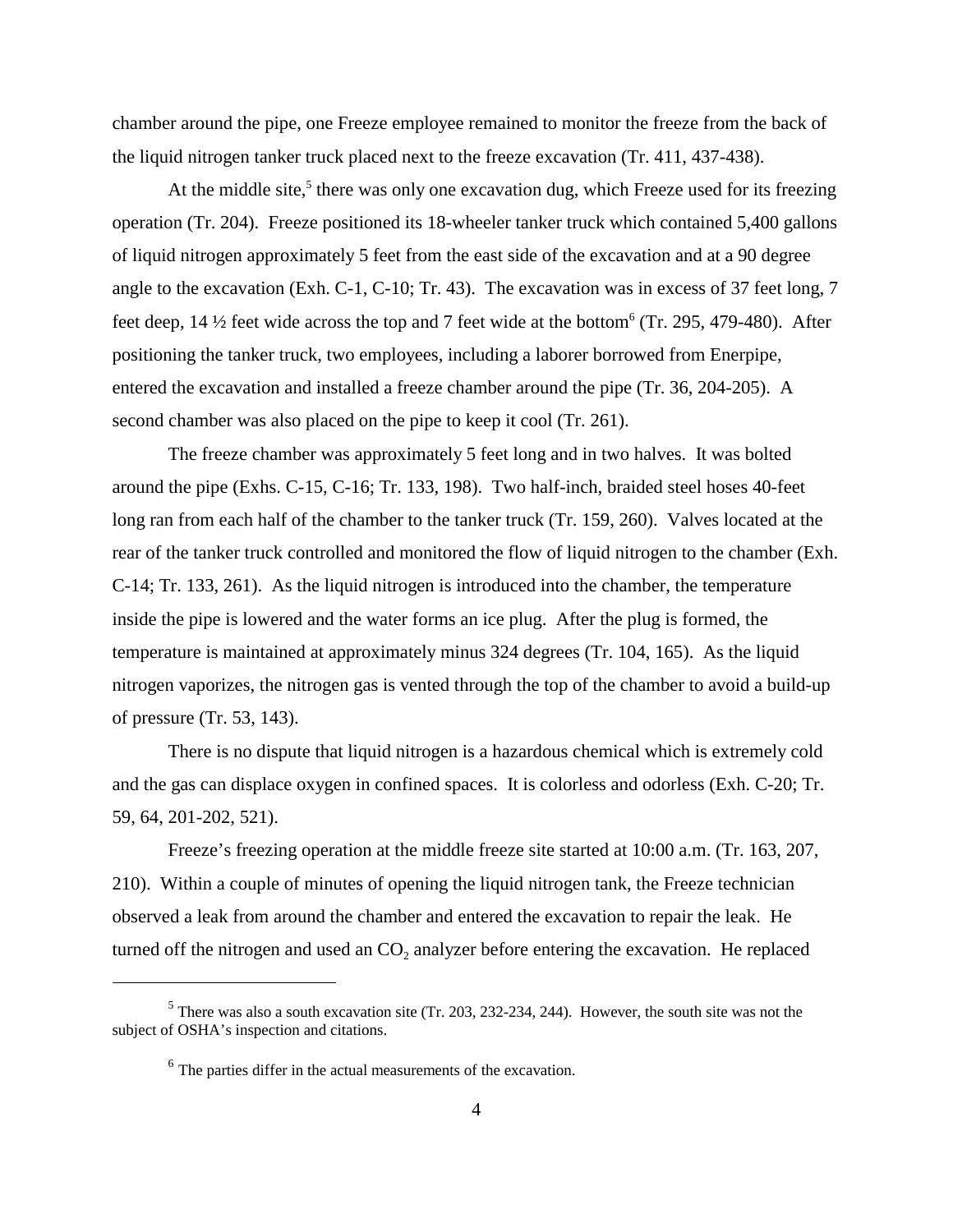some of the putty around the chamber (Tr. 215-217, 223, 227). According to Freeze's written rule, no one is permitted in the freeze hole (excavation) during the freeze operation (Exh. C-2). The ice plug was formed at approximately 2:45 p.m. (Exh. C-3; Tr 162). During the afternoon another leak developed from around the chamber and was not repaired (Tr. 230).

 Freeze's day shift at the middle freeze site was relieved at approximately 10:00 p.m. and Sam Eaves, a Freeze technician, and Jose Mendoza, a laborer borrowed from Enerpipe, assumed the responsibility of monitoring the freeze during the night shift (Tr. 211, 214). Eaves had been employed by Freeze for six months (Tr. 160). There is no evidence that Mendoza had previously worked on a freeze operation.

At approximately 7:30 a.m. on September 1, 1998, George Howard, former president of Freeze, arrived at the middle freeze site (Tr. 174, 799). He found Eaves and Mendoza inside the excavation (Exh. C-8; Tr. 148-149). They had died from asphyxiation due to an accumulation of nitrogen gas in the excavation (Tr. 482). No one witnessed the accident.

OSHA Safety Specialist Ronald Watkins and Industrial Hygienist Carlos Reynolds arrived at the accident site at approximately 1:00 p.m. on September 1, 1998, and initiated a fatality investigation (Tr. 292, 467). The investigation included an opening conference, photographing the site, taking measurements and interviewing employees. They left the accident site at approximately 4:00 p.m. They never went to the north freeze site (Tr. 351). On September 14, 1998, Watkins and Reynolds went to Freeze's Houston, Texas, offices to review records and interview other employees (Tr. 472). Based on the investigation, serious citations were issued to Freeze and Enerpipe.

#### Discussion

The Secretary has the burden of proving a violation.

In order to establish a violation of an occupational safety or health standard, the Secretary has the burden of proving: (a) the applicability of the cited standard, (b) the employer's noncompliance with the standard's terms, (c) employee access to the violative conditions, and (d) the employer's actual or constructive knowledge of the violation (*i.e.,* the employer either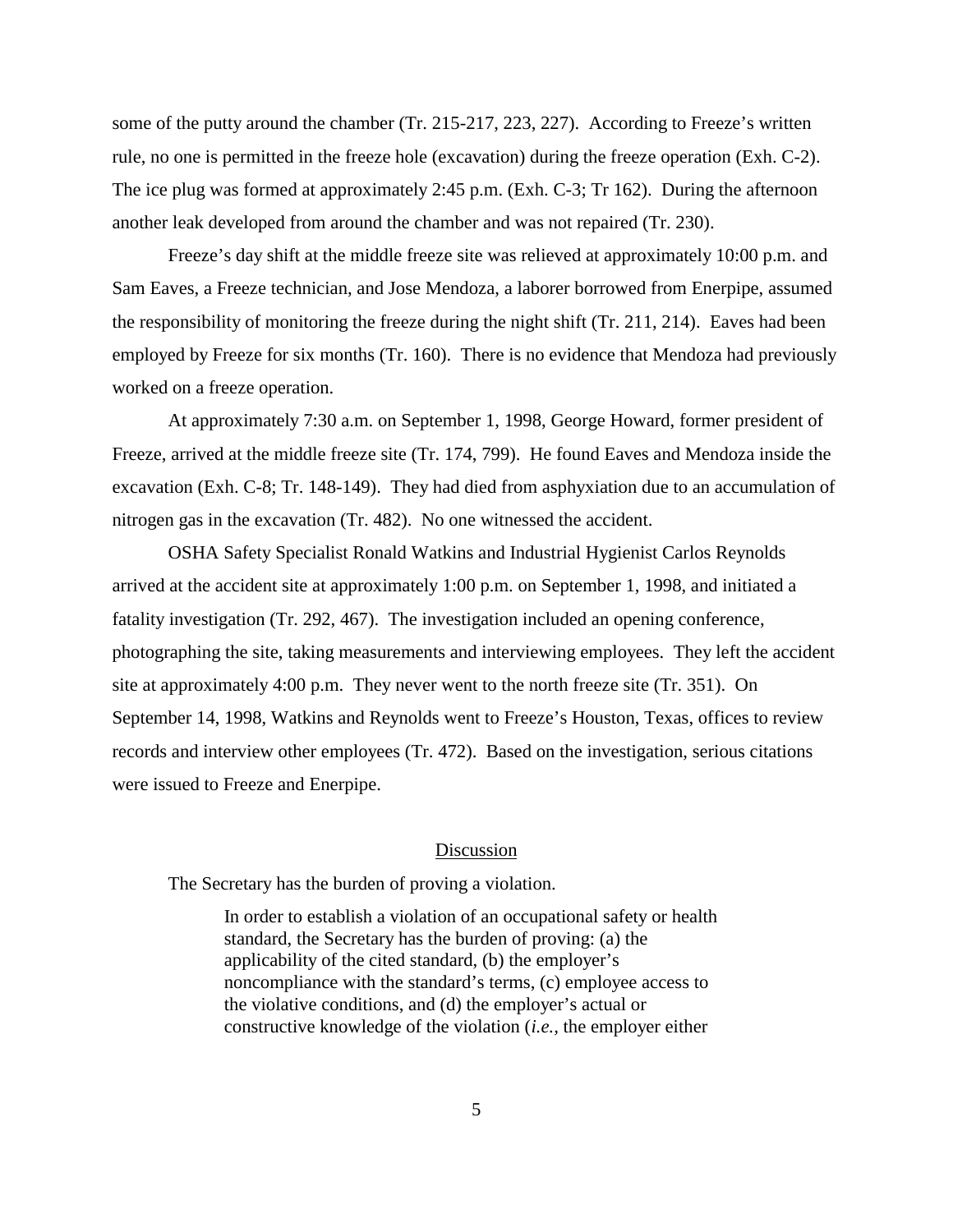knew or, with the exercise of reasonable diligence could have known, of the violative conditions).

## *Atlantic Battery Co.,* 16 BNA OSHC 2131, 2138 (No. 90-1747, 1994).

The parties agree that four of Enerpipe's laborers, including Salvador Witrago and Jose Mendoza, were borrowed by Freeze to assist its technicians at the freeze site. The laborers' duties included helping to install the freeze chamber on the pipe inside the excavation, keeping gas in the generator, and making sure the technician remains awake during the night shift. They had no responsibility for monitoring or handling the liquid nitrogen in the tanker truck (Tr. 40, 205, 250). Freeze does not hire laborers. It borrows laborers, if needed, for the job (Tr. 109).

Freeze acknowledges that the borrowed employees from Enerpipe were its employees while working at the freeze sites. The laborers assisted and were supervised by Freeze's technicians (Tr. 40, 250). During the two days on the freeze operation, the laborers were on Freeze's payroll and Freeze filed a W-2 Wage and Tax Statement form (Exh. R-22; Tr. 167). George Howard, former Freeze president, considered the borrowed employees as Freeze's employees (Tr. 34-35). Howard was responsible for obtaining the laborers (Tr. 36).

The violations are alleged as serious. A violation is serious under  $\S 17(k)$  of the Act (29 U.S.C. § 666(k)), if it creates a substantial probability of death or serious physical harm and the employer knew or should have known of the violative condition. In determining whether a violation is serious, the issue is not whether an accident is likely to occur; it is rather, whether the result would likely be death or serious harm if an accident should occur. *Whiting-Turner Contracting Co*., 13 BNA OSHC 2155, 2157 (No. 87-1238, 1989).

The use of liquid nitrogen in an excavation was open and known. There were no barricades or other warnings around the excavations. There is no dispute that liquid nitrogen is a hazardous chemical, and the excavation was in excess of 7 feet deep.

## Alleged Violations

Freeze's Safety Citation - Docket No. 99-0308

Item 2 -  $\S$  1926.651(j)(1)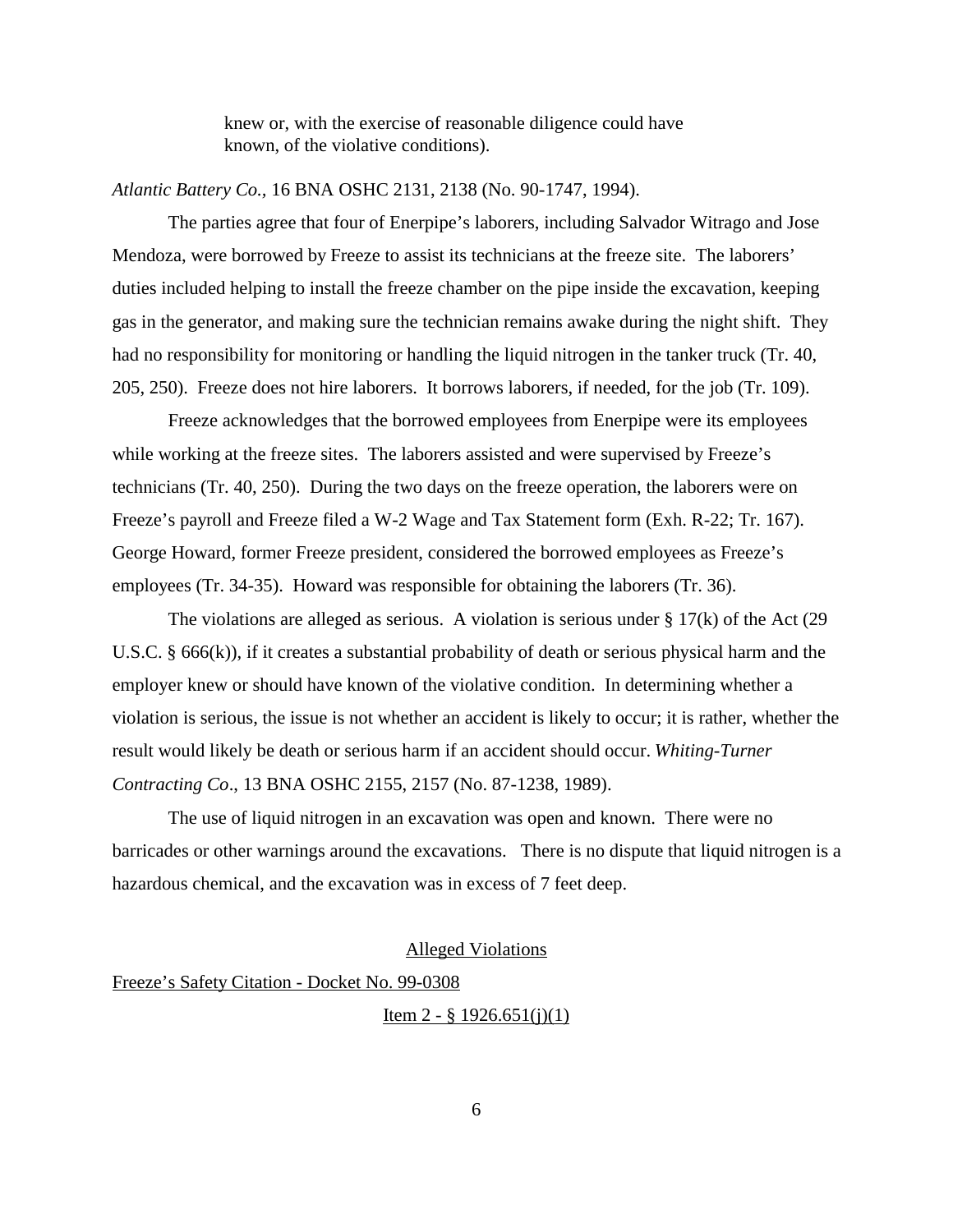The citation alleges that two employees at the middle freeze site were exposed to large rocks and clumps of clay on the west face of the excavation. Section 1926.651(j)(1) provides:

> Adequate protection shall be provided to protect employees from loose rock or soil that could pose a hazard by falling or rolling from an excavation face. Such protection shall consist of scaling to remove loose material; installation of protective barricades at intervals as necessary on the face to stop and contain falling material; or other means that provide equivalent protection.

There is no dispute that Steven Johnes, Freeze technician, and Salvador Witrago, a laborer borrowed from Enerpipe, entered the excavation at the middle freeze site to install the freeze chamber (Tr. 205, 207). Johnes re-entered the excavation to repair a leak shortly after starting the freeze (Tr. 215, 217). Further, the employees were expected to enter the excavation after the freeze to remove the chamber (Tr. 180). The excavation was in excess of 7 feet deep.

OSHA safety specialist Watkins<sup>7</sup> described the west wall (same side as the spoil pile) of the excavation as having large rocks and clumps of clay ranging is size from 6 inches to one foot (Exhs. C-15, C-18; Tr. 301, 483). He also saw rocks in the bottom of the excavation which he assumed had fallen into the excavation (Tr. 301).

The record fails to support a violation. There is no evidence that any rocks or clay struck an employee or fell into the excavation during the investigation. Freeze president Howard testified that he did not observe any loose rocks or clumps of clay when he inspected the excavation (Tr. 136). OSHA's photographs of the excavation showing the west wall do show some rocks and clay clumps (Exhs. C-15, C-18). However, the photographs do not show that any rocks or clumps posed a hazard to employees. Watkins identified three rocks or clay clumps along the west wall, which was approximately 37 feet long (Exh. C-18). The

 $7$  Freeze challenges the credibility of Watkins. The insurance carrier investigator testified that he observed Watkins walk to the bottom of the excavation (Tr. 652-653). Freeze's safety director testified that he also saw Watkins at the bottom of the excavation (Tr. 694). Watkins at first denied going into the excavation (Tr. 362). However, a video shows him on the earth ramp in the excavation at a depth of 3 to 4 feet (Exh. R-41; Tr. 652). The video does not show him at the bottom of the excavation. Watkins testified that he had forgotten about the ramp, however, he continued to deny going to the bottom of the excavation (Tr. 923, 927). The court accepts Watkins' explanation, which was supported by IH Reynolds (Tr. 918). If he did go to the bottom of an improperly sloped excavation, it shows poor judgment and is a matter for OSHA to handle. However, it is not shown to bear on his credibility as to the alleged violations.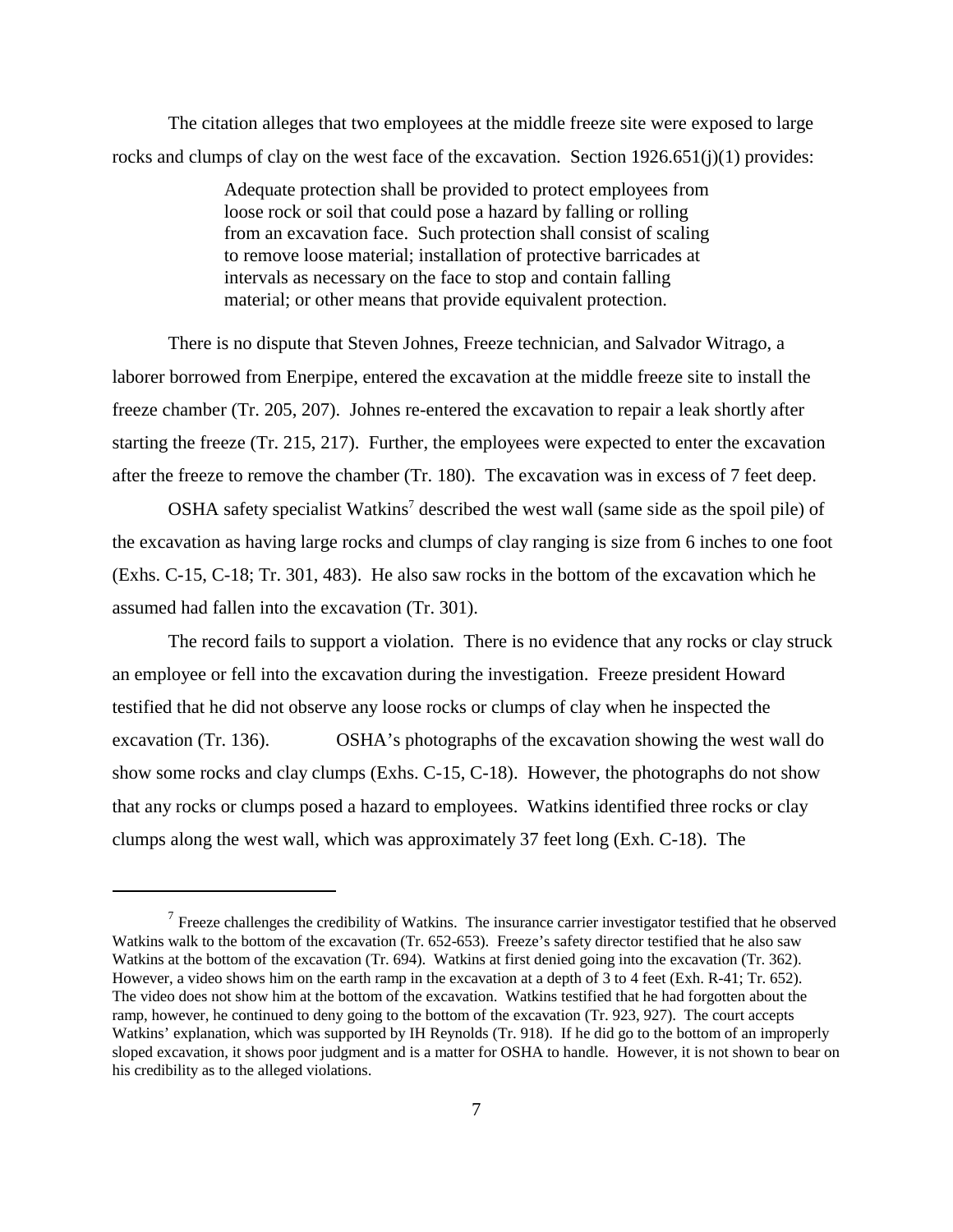photographs also fail to show that the rocks and clay clumps were loose. Other photographs of the excavation showing rocks and clumps are of the east wall, which is not the subject of the alleged violation (Exhs. C-7, C-8, C-9, C-10, C-11; Tr. 481).

The west wall was not vertical; there was some slope. The rock or clump would not fall into the excavation. It is speculative that if a rock or clump became loose it would even slide or roll to the bottom of the excavation. The excavation was approximately 7 feet wide at the bottom. There was no employees or equipment working along the west wall which might loosen any rocks or clumps. Also, employees were in the excavation for a short duration where they were installing or dismantling the freeze chamber. James Knorpp, Freeze's expert and former OSHA area director, testified that based on his observations of the excavation, the west wall did not pose a hazard (Tr. 839).

A violation of  $\S$  1926.651(j)(1) is vacated.

### Item  $3 - 8$  1926.652(a)(1)

The citation alleges that two employees were in an excavation which was not adequately sloped or shored. Section 1926.652(a)(1) provides:

> Each employee in an excavation shall be protected from cave-ins by an adequate protective system designed in accordance with paragraph (b) or (c) of this section

Paragraph (b)<sup>8</sup> describes the sloping requirements for excavations. Generally, the acceptable slope of an excavation's walls depends upon the classification of the soil (Appendix A to § 1926.652). The maximum allowable slope of excavations less than 20 feet deep is located in Table B-1, Appendix B to § 1926.652.

The Secretary classified the soil at the Freeze accident site as Type B, which is defined, in part, as cohesive soil with an unconfined compressive strength greater than 0.5 tons per square foot (tsf) but less than 1.5 tsf or previously disturbed soils. The type of soil is described as

 $8$  Paragraph (c) describes the requirements for shoring. There is no dispute that the excavation was provided with shoring.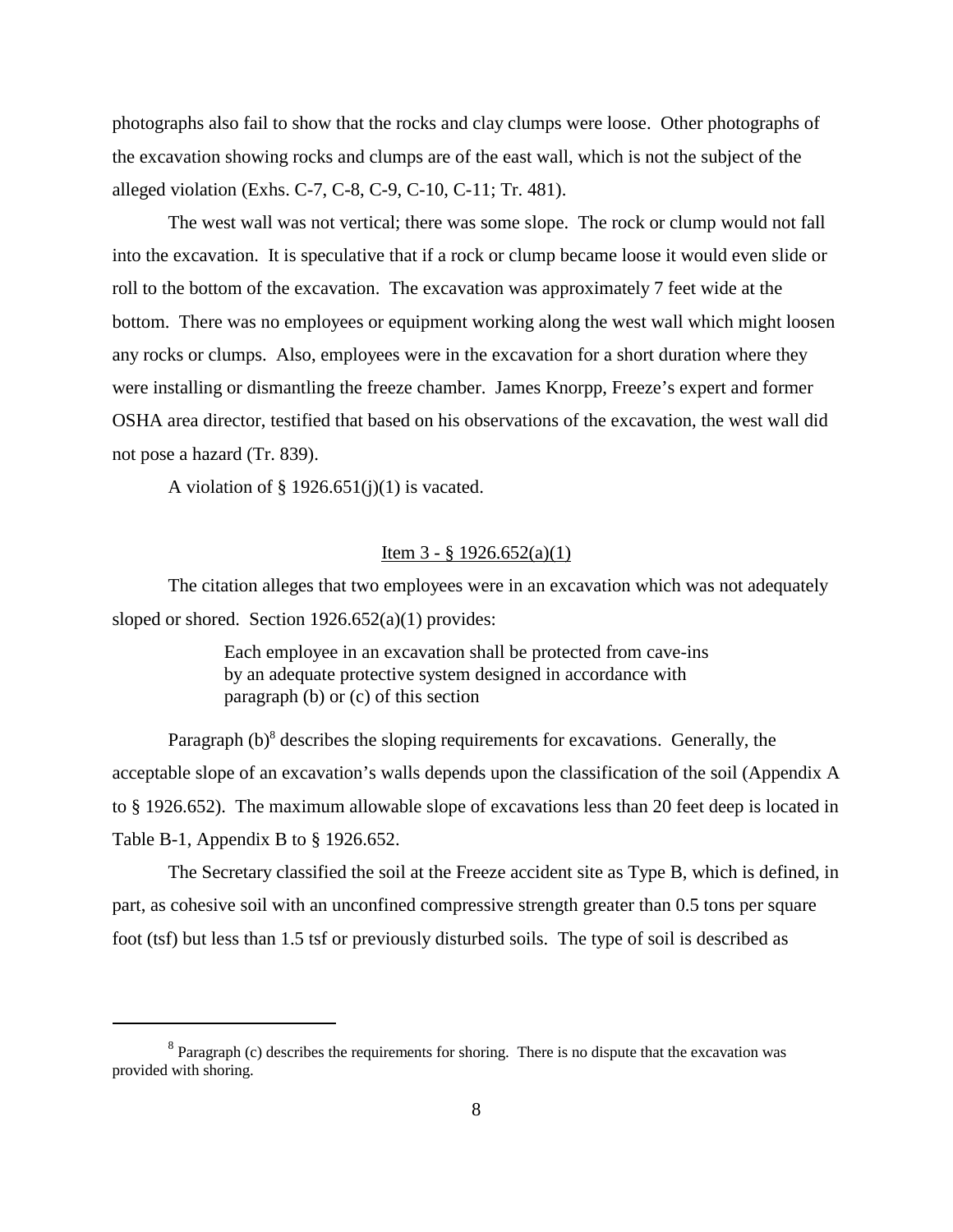granular cohesion-less soils, such as angular gravel, silt, silt loam, and sandy loam. Type B soils require sloping at an angle not greater than one horizontal to one vertical (45 degrees).

Freeze argues that the soil classification was Type A, which is defined as cohesive soils with an unconfined compressive strength of 1.5 tsf or greater and includes soils such as clay, silty clay, sandy clay and clay loam. Type A soils require sloping at an angle not greater than threequarter horizontal to one vertical (53 degrees).

There is no dispute that the excavation was dug by another contractor prior to Freeze's arrival at the site (Tr. 41-42, 155-156). Freeze, however, inspected the excavation which was dug to allow Freeze's employees access to the pipeline to install the freeze chamber (Tr. 42, 136). The employees needed to enter the excavation to install and remove the freeze chamber (Tr. 180).

Freeze does not the dispute that the excavation standards at § 1926.652 applied to its excavation; its employees were exposed to the condition of the excavation; and, it was aware of the excavation. The issue in dispute is whether the excavation violated the standard by not being properly sloped. Freeze asserts that the excavation was properly sloped for Type A soil. The parties dispute the soil classification and the measurements of the excavation.

OSHA safety specialist Watkins classified the soil as Type B based on observations and the presence of an existing pipeline indicating previously disturbed soil. He also performed a pocket penetrometer test (Tr. 305, 490-492). The soil samples taken from the site were lost and not analyzed (Tr. 361-362). Watkins measured the excavation at 37 feet long, 8 feet deep, 14  $\frac{1}{2}$ feet wide across the top and 8 feet wide at the bottom (Tr. 295, 479-480). If his measurements are accurate and the soil was properly classified as Type B, the width of the excavation should have been 24 feet across the top as opposed to 14  $\frac{1}{2}$  feet (Tr. 306). However, even if it was Type A soil, which requires a slope of three-quarter to one, the excavation should have been 20 feet wide across the top (Tr. 306-307).

Freeze, however, disputes Watkins' soil classification and measurements. Adam Farquhar, Freeze technician who saw the excavation the day after the accident, classified the soil as Class A based on his observation and a thumb test (Tr. 386, 392). James Knorpp, former OSHA area director and presently a consultant hired by the insurance carrier, also classified the

9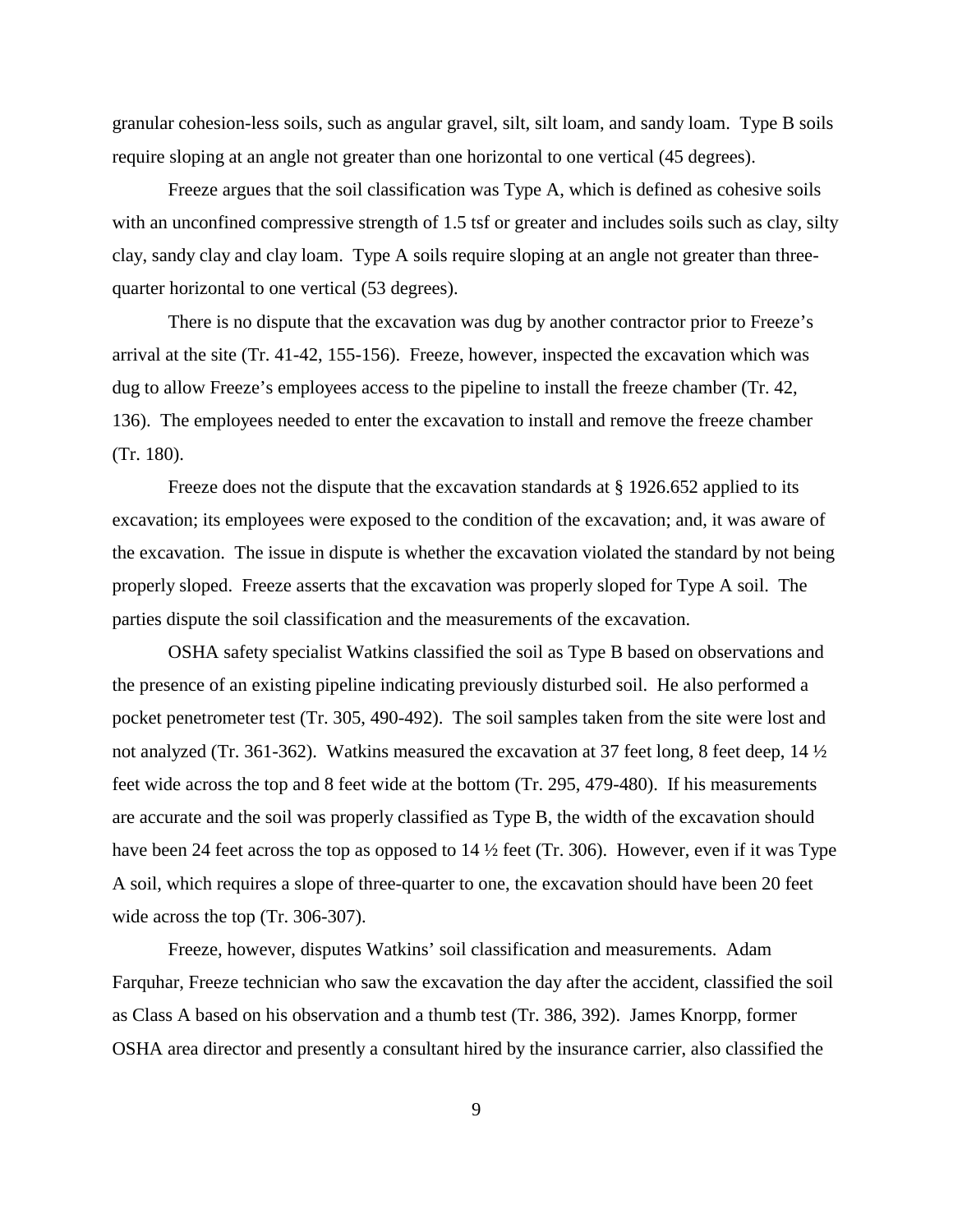soil as Type A. He testified that the soil was very hard, dry soil consisting of sandy clay. He estimated 62 % clay. He saw no fissures. He also testified that it was dug in virgin, undisturbed soil because the excavation was larger than needed to lay the existing pipeline (Tr. 842-843, 846- 847).

Knorpp measured the excavation as 7 feet deep, 7 to 8 feet wide across the bottom and 14  $\frac{1}{2}$  to 15  $\frac{1}{2}$  across the top (Exh. R-76; Tr. 835, 847, 851). He also testified that there was a 3  $\frac{1}{2}$ foot vertical wall at the bottom of the excavation (Tr. 841, 852). He concluded that above the 3 ½ foot vertical wall, the east wall had a slope of approximately one to one. The west wall had a slope of approximately three-quarters to one (Tr. 853-855). He surmised that the citation should have been other than serious or de minimus (Tr. 856).

Also, with regard to the size of the excavation, Veracity Research Company, private investigators for the insurance carrier, measured the excavation at 43 feet 10 inches long, 7 feet 2 inches deep and 15 feet wide across the top at the widest part (Exh. R-30; Tr. 639, 675). Veracity Research did not classify the soil.

Having considered the record, the weight of evidence suggests Type B soil because of the previously disturbed soil from the existing pipeline. It is speculation by Freeze as to the original size of the excavation needed to lay the existing pipeline. Also, there is no evidence as to the age of the existing pipeline. Freeze's safety director John Evans agreed with OSHA and also classified the soil as Type B, based on his observations at the site (Tr. 727). As Type B soil, the slope was inadequate.

Both Watkins and Knorpp agree generally about the width of the excavation. They disagree on the depth. However, the slope of the excavation was inadequate if it was 8 feet deep or 7 feet deep, as measured by Knorpp. Knorpp also describes a 3 ½ foot vertical wall at the bottom of the excavation. Knorpp's account of the excavation does not affect the sloping requirements. His observations were made two days after the accident (Tr. 808, 876). It was not established that the excavation had not changed since the accident. There was no equipment on site (Tr. 876). Also, the photographs of the excavation appear to show a vertical  $3\frac{1}{2}$  foot wall. However, it was not throughout the excavation. It appears to have existed in a limited portion of the excavation (Exhs. C-22, R-11, R-14).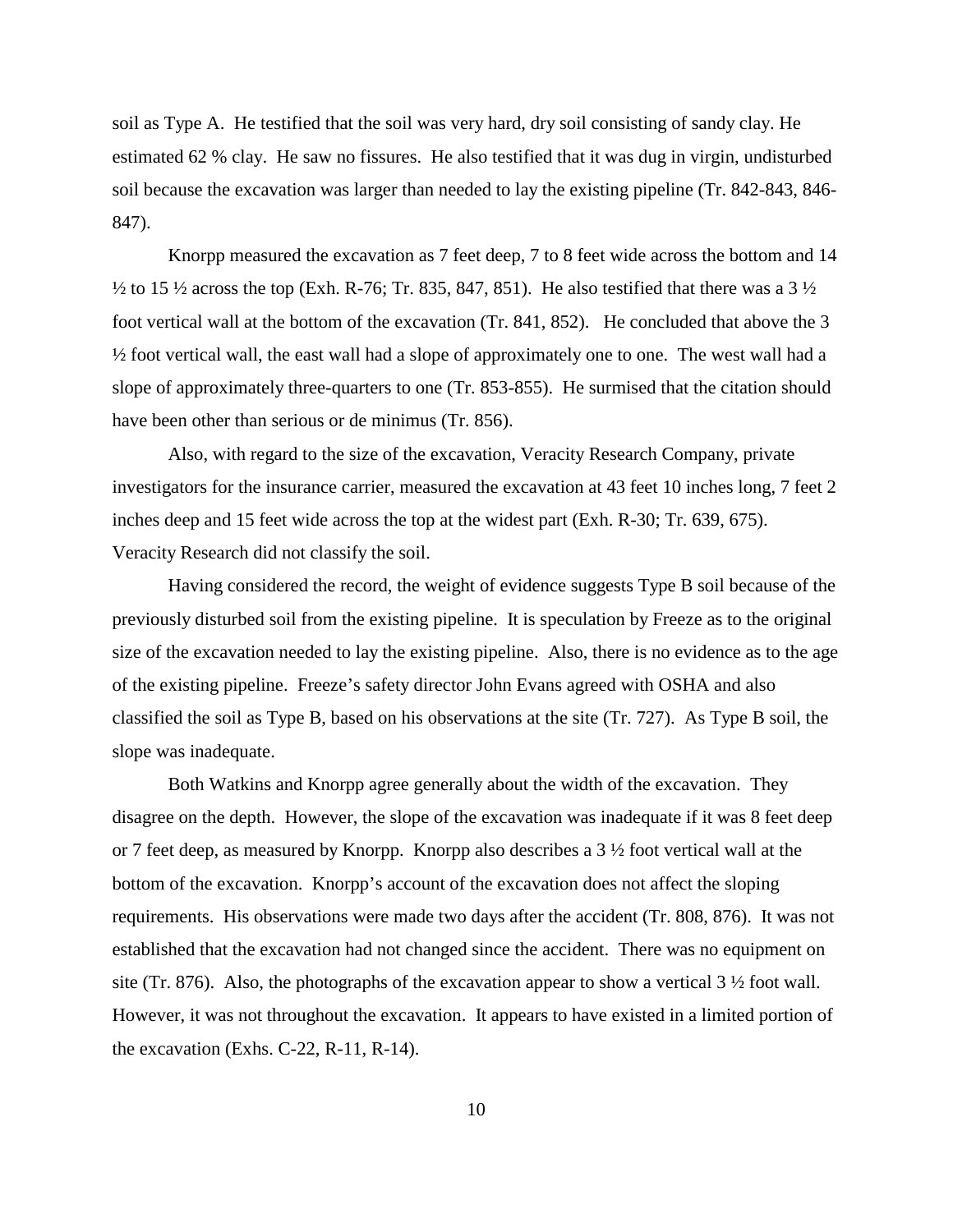The violation is affirmed as serious.

#### Freeze's Health Citation - Docket No. 99-0309

### Item 1a - § 1910.134(c)

The citation alleges that employees engaged in nitrogen freezing operations were improperly provided a Draeger 5-minute escape respirator. Section 1910.134(c)<sup>9</sup> provides:

> Proper selection of respirators shall be made according to the guidance of American National Standard Practices for Respiratory Protection Z88.2-1969.

ANSI directs that the selection of a proper respirator for any given situation requires consideration of the nature of the hazard; the extent of the hazard; work requirements and conditions; and the characteristics and limitations of available respirators.

There is no dispute that Freeze had one Draeger 5-minute escape respirator at the accident excavation site (Tr. 78, 237, 529-530). The respirator was not worn by employees. It was stored in the bottom of the tanker trailer (Tr. 622). Although company rules prohibited employees from entering the excavation during freeze operations, employees worked within 5 feet of the excavation and next to the tanker containing 5,400 gallons of liquid nitrogen. There was a potential for exposure. Also, despite the company rule, senior technician Johnes entered the excavation to repair a leak soon after starting the freeze (Tr. 215-216). Further, Howard, former president, started to enter the excavation to attempt rescue of the two employees (Tr. 149).

OSHA asserts that an escape respirator on site was not appropriate for emergency rescue. Johnes agreed that the escape pack was not a self-containing breathing apparatus (Tr. 237-238). Also, company written policy required emergency air packs for freeze sites (Exhs. C-2, C-13).

Freeze argues that § 1910.134 was amended and modified on January 8, 1998 (65 Fed. Reg. 1152, became effective April 8, 1998). Under the amendments, a self-contained breathing apparatus is defined as:

<sup>&</sup>lt;sup>9</sup> 29 C.F.R. § 1910.134 was amended in 1998. The start-up date of OSHA's revised respirator was October 5, 1998. The condition cited in this case occurred on August 31, 1998. Therefore, the prior standard as shown in this decision applies.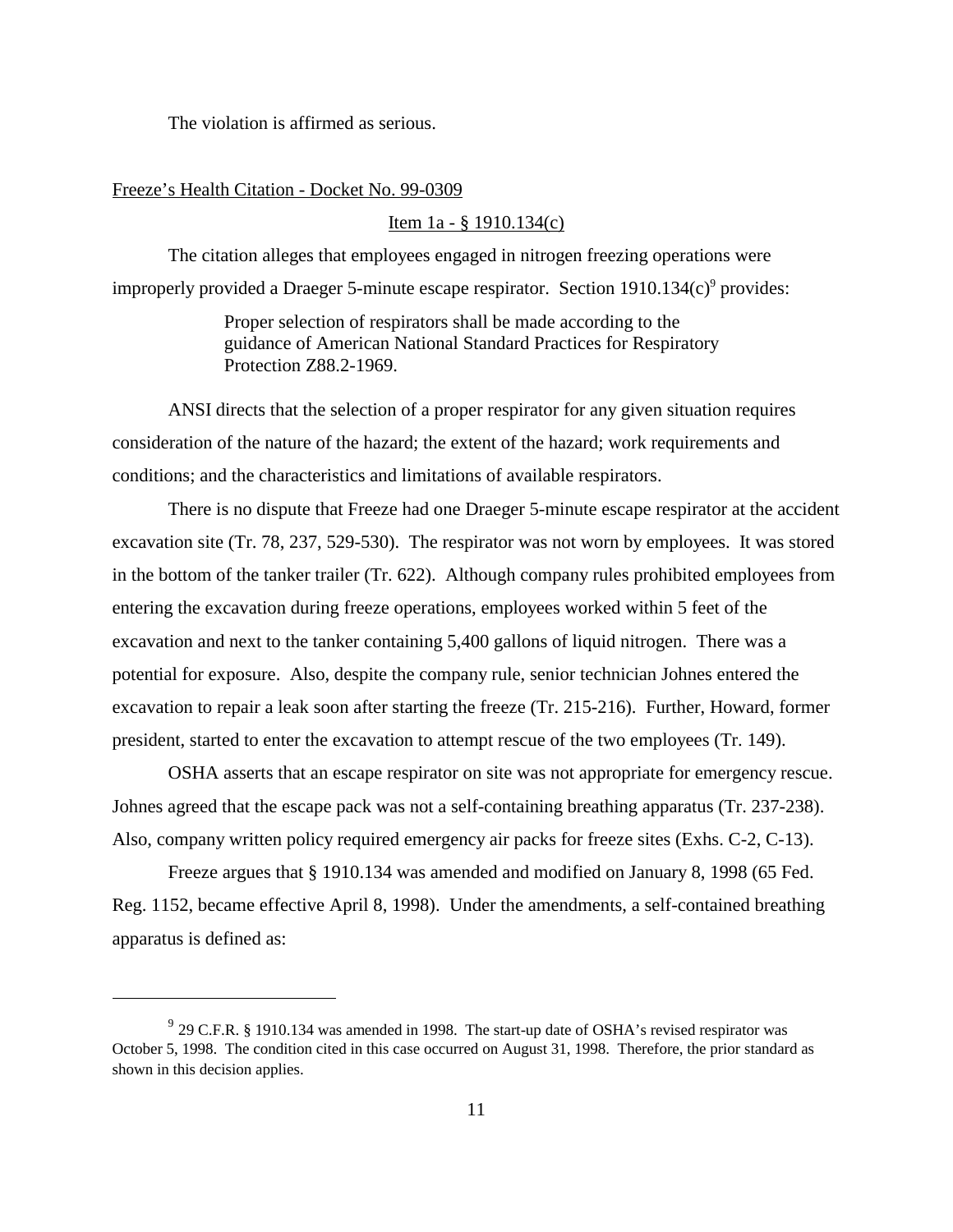an atmosphere-supplying respirator for which the breathing air source is designed to be carried by the user.

The Draeger 5-minute escape respirator meets the definition of a self-contained breathing apparatus (SCBA) (Tr. 576, 579-580).

The issue, however, is not whether the 5-minute escape pack is a SCBA, but whether the 5-minute pack was appropriate for Freeze's work on site and whether it was properly used. The SCBA recommended by the Secretary holds 30-minutes of air and is designed to allow time for rescue or maintenance work in a hazardous atmosphere (Tr. 529). The MSDS for liquid nitrogen requires that a SCBA "be available for emergency use" (Exh. C-20; Tr. 581). The 5-minute pack is strictly for escape and is meant to be worn by employees so that they can leave an area in an emergency (Tr. 575, 580, 620). James Knorpp, former OSHA area director and expert for Freeze, agreed that the Draeger escape respirator was not approved for rescue work; it was only for self-rescue (escape) (Tr. 894). Knorpp testified that the Draeger 5-minute pack was designed to be carried by the employee on a strap and approved by NIOSH for escape by an individual from an atmosphere that may be hazardous (Tr. 894-895). The employees at the freeze site did not wear the Draeger escape pack and a 30-minute rescue respirator was not available. Knorpp agreed that it was a violation (Tr. 864).

The serious violation is affirmed.

## Item 1b - § 1910.134(e)(3)

The citation alleges that the borrowed employees engaged in the nitrogen freezing operation were not familiar with written procedures regarding respirator usage. Section 1910.134(e)(3) provides:

> Written procedures shall be prepared covering safe use of respirators in dangerous atmospheres that might be encountered in normal operations or in emergencies. Personnel shall be familiar with these procedures and the available respirators.

There is no dispute that Freeze has a written respirator program. The Secretary agrees that it is adequate (Exh. C-2; Tr. 626). The parties also agree that liquid nitrogen is a hazardous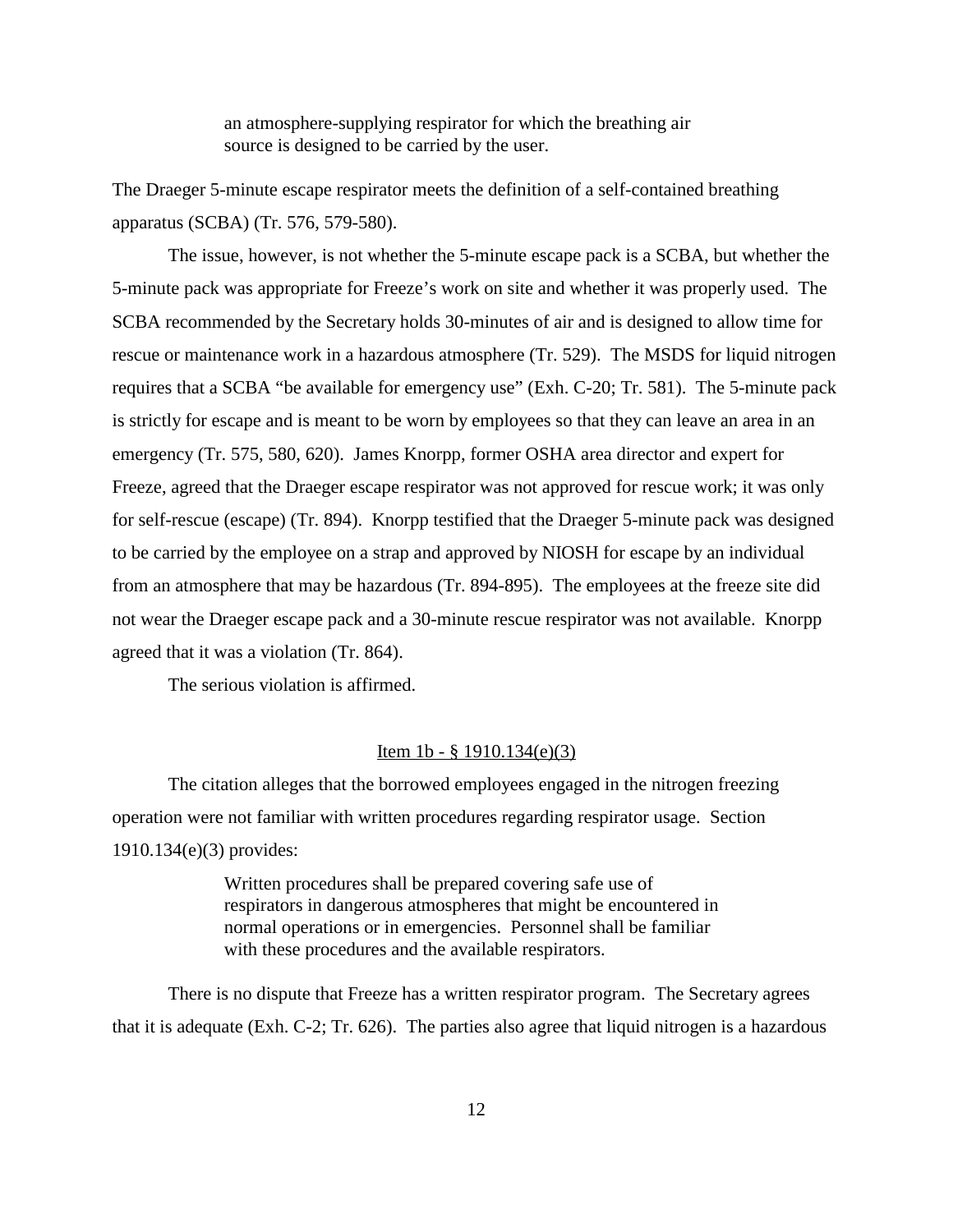chemical (Exh. C-20). The vented nitrogen gas displaces oxygen in confined spaces such as an excavation. The nitrogen gas is heavier than air.

At the freeze site, employees worked next to a trailer truck with 5,300 gallons of liquid nitrogen and within 5 feet of an excavation where nitrogen gas was vented (Tr. 43). The employees entered the excavation to install the freeze chamber and to remove it (Tr. 180). The issue is whether employees, particularly the borrowed employees, were familiar with Freeze's written respirator procedures.

Salvador Witrago, a laborer borrowed from Enerpipe to assist in the freeze operation, stated to OSHA that he had not been trained on respirators (Tr. 538). Freeze's training records do not show that Witrago or Jose Mendoza (another borrowed employee who died in the accident) received respirator training (Exh. C-19; Tr. 541-542, 545). The laborers, although not handling the liquid nitrogen, worked next to the tanker and in the excavation installing the freeze chamber around the pipe. It is reasonable to expect all employees, including borrowed employees who are assisting at a remote location using hazardous chemicals, be familiar with all emergency procedures and equipment, including the use of respirators at the site. Although not the appropriate respirator, Freeze recognized the need for a respirator by having one in the truck on site.

Freeze acknowledges that the laborers were not provided a copy of Freeze's safety manual, the black book which included its respirator program (Exh. C-2; Tr. 60). Howard, former president, testified that laborers were not provided any training. They were only instructed to stay away from the excavation during freezing operations (Tr. 75, 85-86, 125). Howard, however, recognizes that the exposure of the laborer and Freeze's technician were the same (Tr. 65). There is no showing that the laborers were even shown the location of the Draeger 5-minute escape respirator in the bottom of the tanker trailer (Tr. 622).

Steven Johnes, the Freeze technician responsible for setting up the freeze site and providing any instruction, testified that he instructed Witrago not to enter the excavation because oxygen was depleted (Tr. 85, 218). He gave Witrago no written material (Tr. 219). Johnes admitted that he did not explain to the laborers what they were to do if someone fell into the excavation (Tr. 276).

13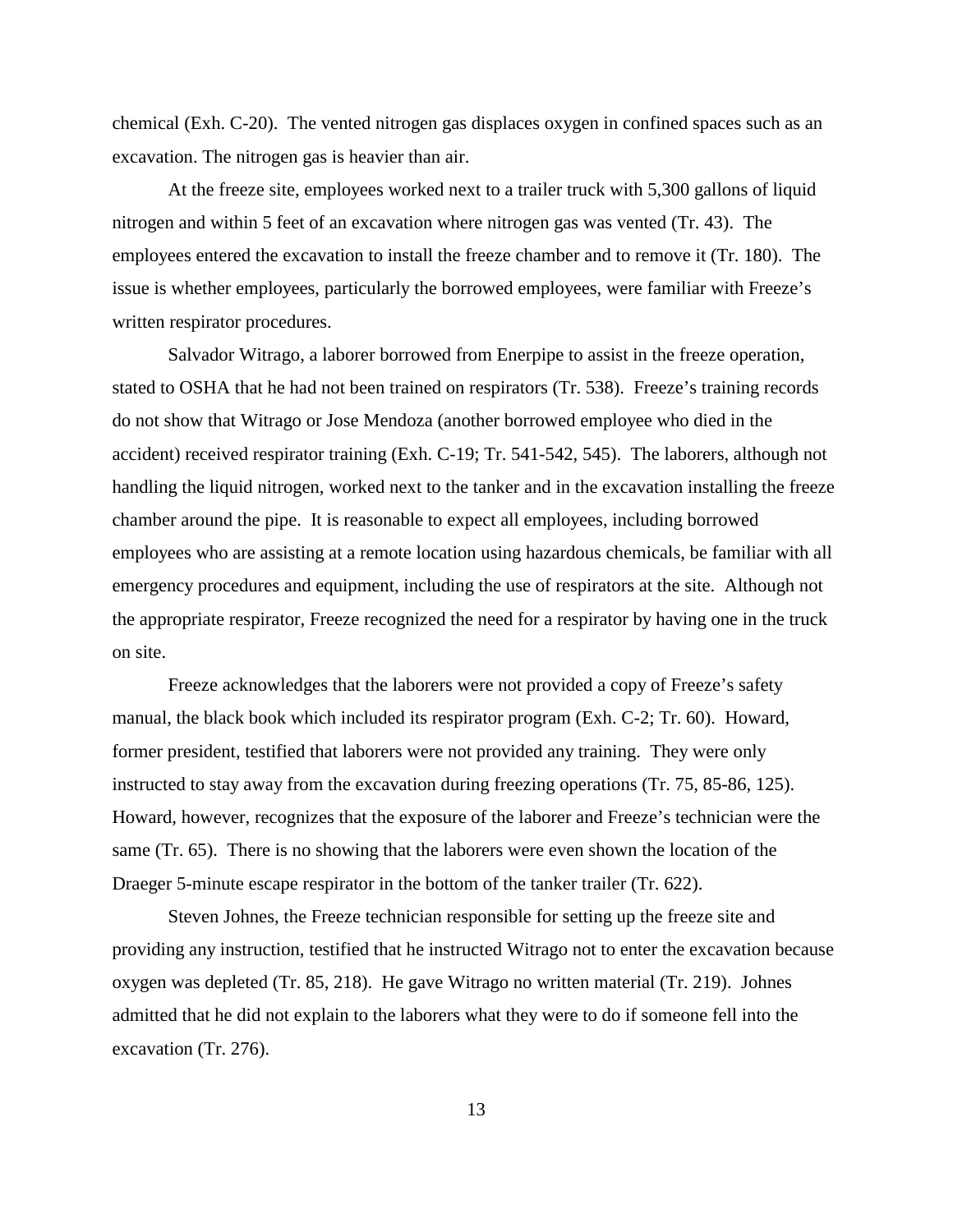The instruction given to the borrowed laborers to stay away during freezing operations was inadequate and did not address the hazards and respirator usage. There is no showing that the laborers received any respirator training at Enerpipe. An employer is required to train borrowed employees who are potentially exposed to a hazardous atmosphere as to respirator usage like its own employees, particularly if located at a remote site working a night or day shift. The borrowed laborers were not familiar with Freeze's written procedures.

A serious violation is affirmed.

## Item 2 - § 1910.1200(h)

The citation alleges that training was not given to the borrowed laborers who were potentially exposed to liquid nitrogen during the freezing operation. Section 1910.1200(h) provides:

> Employers shall provide employees with effective information and training on hazardous chemicals in their work area at the time of their initial assignment, and whenever a new physical or health hazard the employees have not previously been trained about is introduced into their work area. Chemical-specific information must always be available through labels and material safety data sheets.

There is no dispute that Freeze uses large quantities of liquid nitrogen to accomplish its freezing operation. Liquid nitrogen is a hazardous chemical. The MSDS for liquid nitrogen contains emergency and first aid information (Exh. C-20).

Howard, former president, knew that Freeze did not go through the MSDS with the laborers (Tr. 86). Freeze's training records fail to show that Witrago and Mendoza, laborers borrowed from Enerpipe, were provided any training about liquid nitrogen (Exh. C-19; Tr. 560- 561). Johnes, senior technician, testified that he instructed Witrago not to enter the excavation once the freeze started because the oxygen is depleted (Tr. 218).

Freeze believes that because the laborers were temporary and not handling the nitrogen, Freeze was not required to provide them information and training on a hazardous chemical in the work area (Tr. 60, 75). Freeze argues that the excavation is the work area and the laborers were instructed not to go into the excavation during freeze operations (Tr. 597).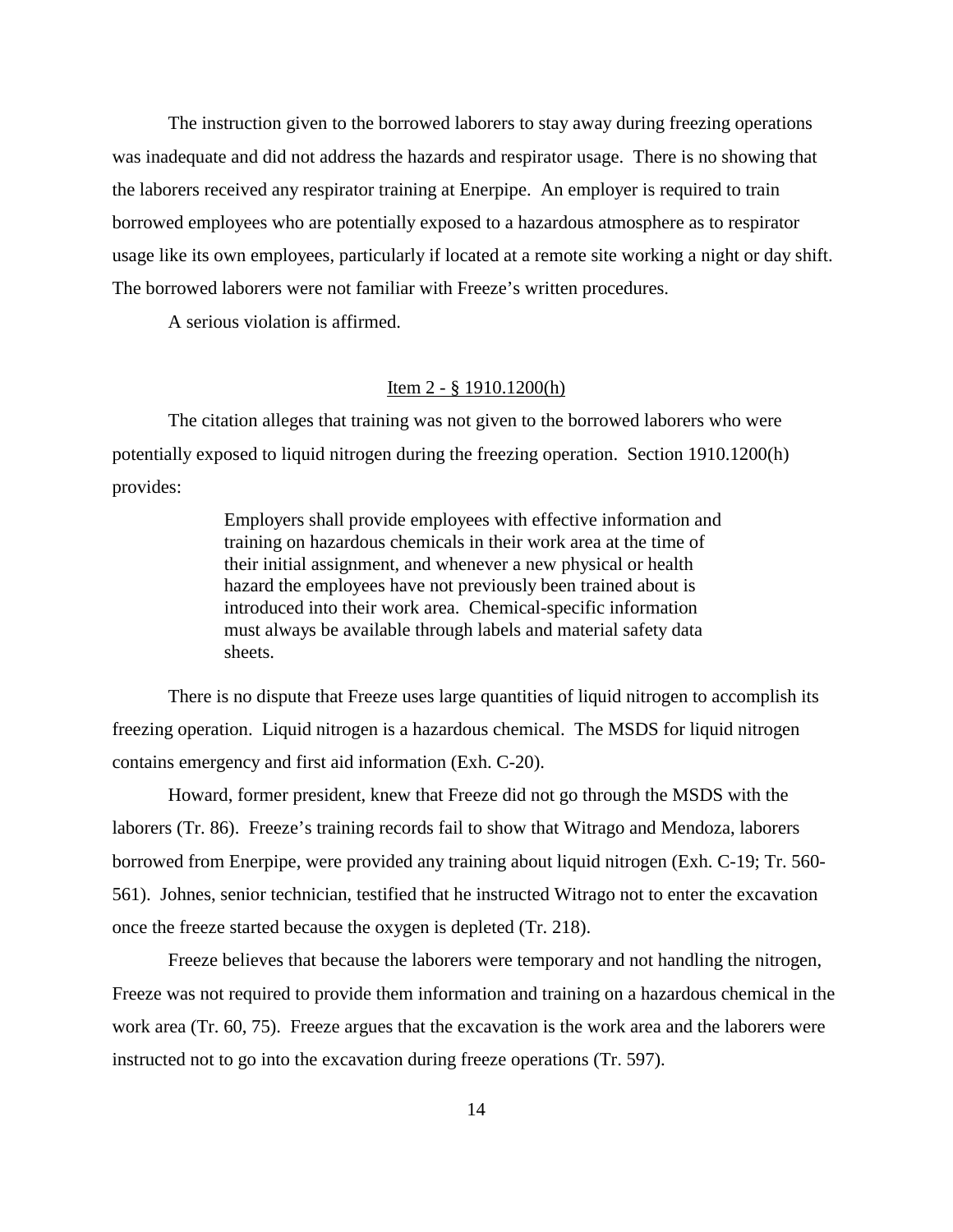As noted by Freeze, work area is defined as a smaller area than a workplace. However, in this case, the work area included the excavation and the tanker truck containing 5,400 gallons of liquid nitrogen which was positioned 5-feet from the excavation. Also, the standard is not limited to those hazardous chemicals being worked with, but includes all hazardous chemicals in the work area.

The importance of training in emergency procedures is shown by Howard's action upon discovering the bodies of Eaves and Mendoza. He entered the excavation without a respirator or using an  $CO_2$  analyzer to test the atmosphere (Exh. C-12; Tr. 148-149). Knowing the hazards associated with nitrogen, Howard should have been knowledgeable of the correct emergency response. Howard knew that there had been four other fatalities involving nitrogen (Exh. C-12; Tr. 176-177).

Additionally, there is some evidence that Mendoza and Witrago were Spanish speaking and not able to fully understand English. According to technician Garcia, Mendoza did not speak English (Tr. 433, 435). An interpreter was provided when OSHA interviewed the Spanish speaking employees, including Witrago (Tr. 339, 478). However, Johnes, who did not speak Spanish, testified that he had no problem conversing with Witrago (Tr. 241). Freeze's signs and training materials on site were only in English (Tr. 99, 171).

Regardless of a possible language problem, Freeze provided the laborers no training on the hazards associated with liquid nitrogen. A work rule instructing employees to stay away from the freeze hole is not sufficient. Such a work rule is not a defense to a citation alleging a lack of training on the hazards in the work area. *Power Plant Div., Brown & Root, Inc*., 10 BNA OSHC 1837, 1840 (No 77-2553, 1982). The work rule does not tell the employee the nature of the hazard (colorless, odorless), the potential health affects (burning from cold and asphyxiation), or the employee's response to an emergency and first aid. As the temporary employer of the laborers, Freeze had a responsibility to inform them of the hazards associated with liquid nitrogen. The laborers were in an isolated and remote area of a large ranch throughout the day and night with only the Freeze technician. They worked within 5 feet of the freeze excavation and next to the tanker truck full of liquid nitrogen.

The violation is affirmed as serious.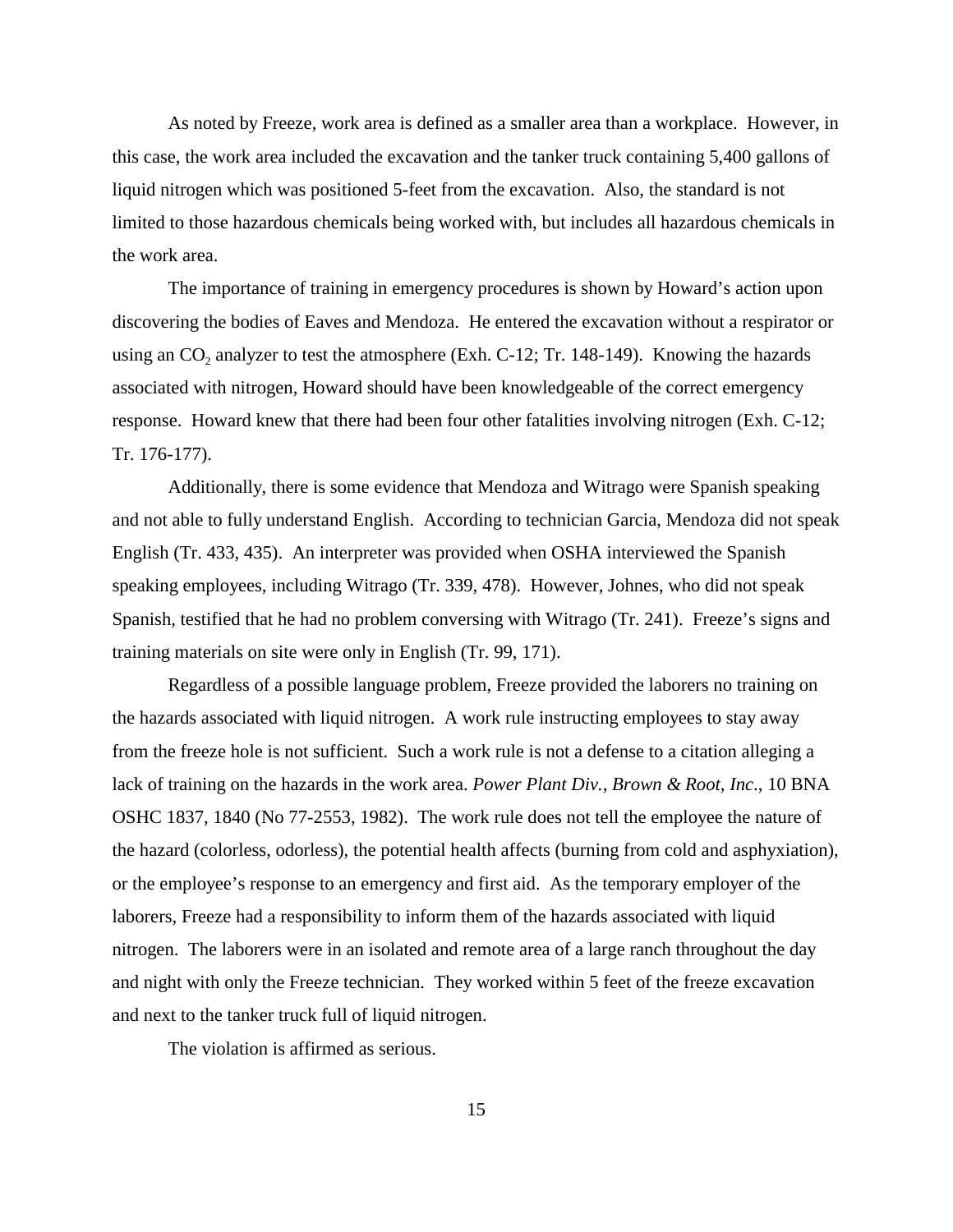#### Item  $4 - \frac{8}{9}$  1926.50(c)

The citation alleges that employees engaged in the freeze operations did not have a person available who had a valid certificate in first aid. Section 1926.50(c) provides:

> In the absence of an infirmary, clinic, hospital, or physician that is reasonably accessible in terms of time and distance to the worksite, which is available for the treatment of injured employees, a person who has a valid certificate in first-aid training from the U.S. Bureau of Mines, the American Red Cross, or equivalent training that can be verified by documentary evidence, shall be available at the worksite to render first aid.

After discovering Eaves and Mendoza, George Howard, president of Freeze, telephoned the client to contact an emergency team (Tr. 799). He then drove from the excavation site to the ranch gate to escort the emergency team to the excavation site. The drive took approximately 10 minutes. The emergency team arrived shortly after Howard got to the gate (Tr. 799-800). Presumably, it took another 10 minutes for the emergency team to arrive at the accident site. Emergency assistance, therefore, took at the minimum of 20 minutes to arrive and initiate first aid at the accident site. The record shows that a hospital or health clinic was greater than 10 miles (Tr. 566, 628).

The ranch is in a rural area and the excavation site is in a remote location (Tr. 566). Once on the ranch, there is no obvious road from the paved road to the accident site. Travel is over a rough terrain (Tr. 628-629).

The record establishes that emergency assistance was not reasonably accessible. IH Carlos Reynolds testified that OSHA guidelines required rescue within 15 minutes (Tr. 605). However, the Review Commission has found that a minimum of ten minutes response time for medical treatment is too long. *Love Box Co.,* 4 BNA OSHC 1138, 1142 (No. 6286, 1976). Also *see CMC Electric, Inc*. (No. 96-169, April 26, 1999).

If emergency assistance is not accessible, the standard requires an employer to have a person available who has a certificate in first aid training. The Secretary agrees that Sam Eaves, accident victim, held a certificate in first aid (Exh. R-8; Tr. 567, 629). The Secretary found no other employees with certificates in first aid (Tr. 567, 569)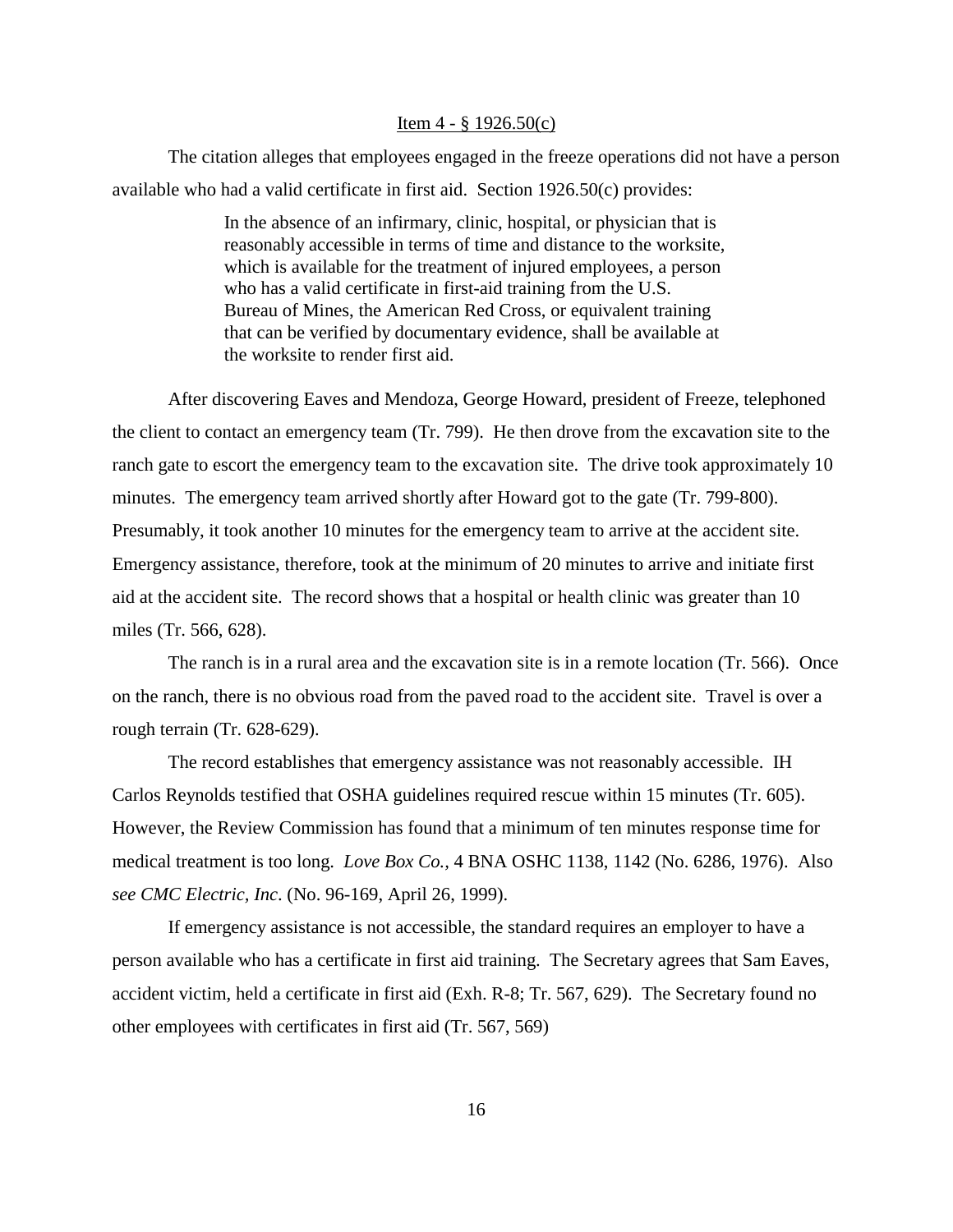In addition to Eaves, the record, however, also shows that Richard Brewster, Enerpipe equipment operator and mechanic, who worked the day shift at the test site, held a Fire Fighter I certificate which included first aid (Exh. R-33; Tr. 740-742). The two excavation sites were less than 5 miles apart and employees communicated between sites by radio (Tr. 25, 425). The Secretary fails to show that Eaves and Brewster were not available to render first aid at the worksite as required by the standard.

The violation is vacated.

## Item 7 - § 1926.651(g)(1)(ii)

The citation alleges that employees engaged in the freezing operation within the excavation were exposed to an oxygen deficient atmosphere. Section  $1926.651(g)(1)(ii)$ provides:

> Adequate precautions shall be taken to prevent employee exposure to atmospheres containing less than 19.5 percent oxygen and other hazardous atmospheres. These precautions include providing proper respiratory protection or ventilation in accordance with subparts D and E of this part respectively.

There is no dispute that vented nitrogen gas accumulates in the bottom of an excavation or a confined space. The nitrogen gas displaces the oxygen (Tr. 53, 201-292, 521-522). Asphyxiation is the main health risk from exposure to nitrogen (Exh. C-20). There is no evidence that nitrogen gas is an asphyxiant hazard outside the excavation or confined space because it is absorbed by the atmosphere.

According to George Howard, it took approximately 350 gallons of liquid nitrogen to develop the ice plug and 100 gallons an hour to maintain the plug at the accident site (Tr. 54). Each gallon of liquid nitrogen produces approximately 800 cubic feet of nitrogen gas (Tr. 53, 92). The nitrogen gas is eventually absorbed into the atmosphere, which is approximately 74 percent nitrogen (Tr. 93-94, 131).

Because nitrogen is heavier than air, Freeze requires a minimum of 10 feet between excavations (Tr. 49). Also, Freeze has a written rule prohibiting employees from entering the freeze hole after the freeze operation begins. Employees enter the excavation to install and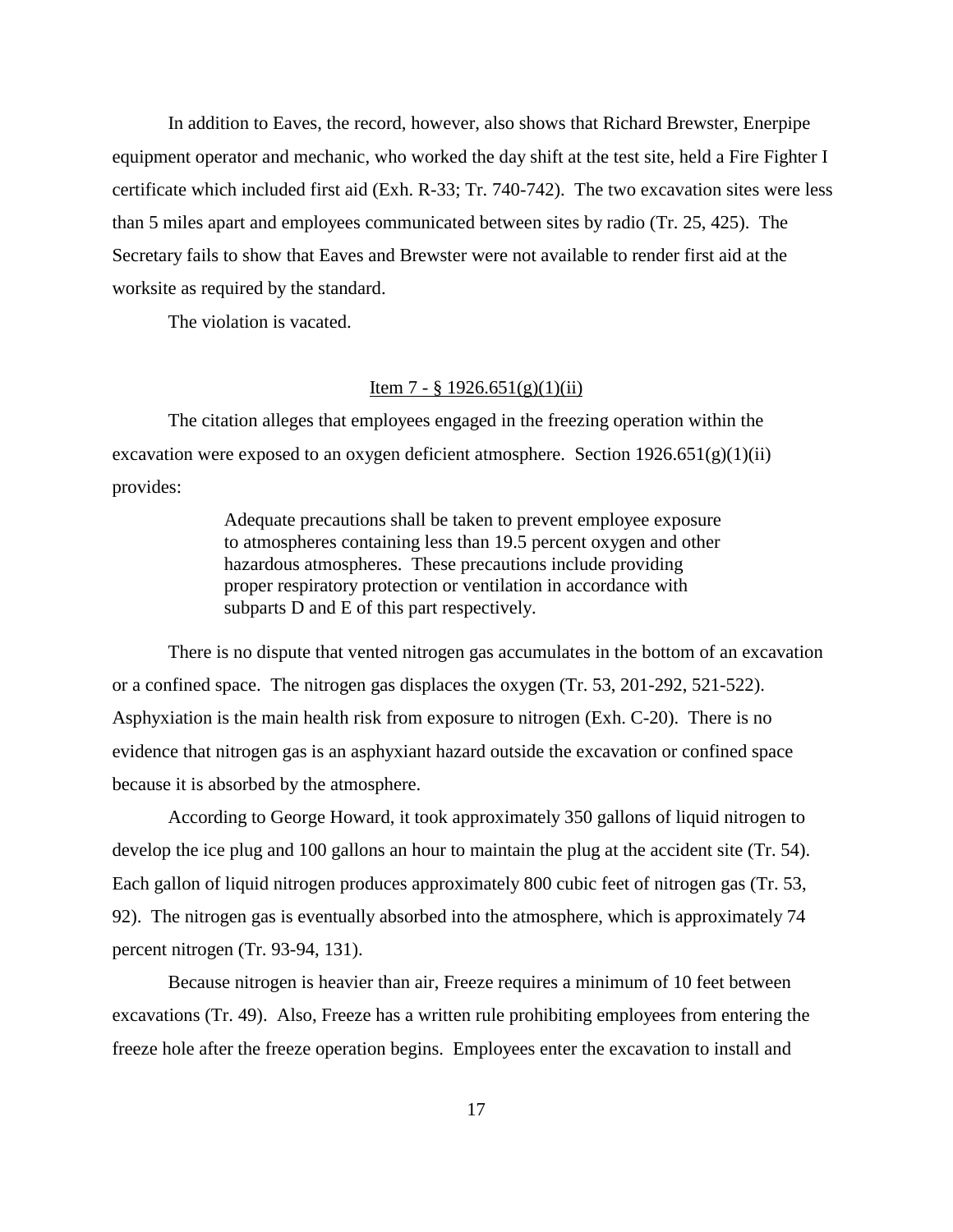remove the freeze chamber from the pipeline. When the chamber is installed on the pipeline, liquid nitrogen is not flowing to the chamber. When the chamber is removed, Freeze's procedure requires that the nitrogen is turned off, blowers are used to clear the excavation, and the employee tests the atmosphere with an CO<sub>2</sub> analyzer before entering the excavation. During the freeze operation, the employees are supposed to remain by the tanker truck to monitor the freeze.

However, Eaves and Mendoza, the two accident victims, entered the excavation during the freeze operation. It is not known whether they entered the excavation for a reason (repairing a leak) or by accident (falling into the excavation).

Also, the record shows that Steven Johnes, senior technician, entered the freeze hole to repair a leak after turning on the liquid nitrogen (Tr. 215-216). Although it was immediately after turning on the liquid nitrogen, the freeze had started and nitrogen gas was present because he was able to observe the leak. This deviation from Freeze's rule by a senior technician indicates a disregard and lack of understanding of the potential hazards. Johnes' activity shows that Freeze's rule prohibiting entry has exceptions and is not strictly enforced. Johnes' was not disciplined. As a supervisor, Johnes' knowledge is imputed to Freeze. *Dover Elevator Co.,* 16 BNA OSHC 1281, 1286 (No. 91-862, 1993).

Also, no other precautions were taken at the site. No caution tape was used to warn employees of the excavation (Tr. 80-81). The blowers were not used to reduce the accumulation of nitrogen gas inside the excavation.

The serious violation is affirmed.

### Enerpipe Citation - Docket No. 99-0310

## Item  $1 - 8$  1926.21(b)(2)

The citation alleges that six employees of Enerpipe were not trained in the recognition and avoidance of hazards while working in close proximity to liquid nitrogen. Section 1926.21(b)(2) provides:

> The employer shall instruct each employee in the recognition and avoidance of unsafe conditions and the regulations applicable to his work environment to control or eliminate any hazards or other exposure to illness or injury.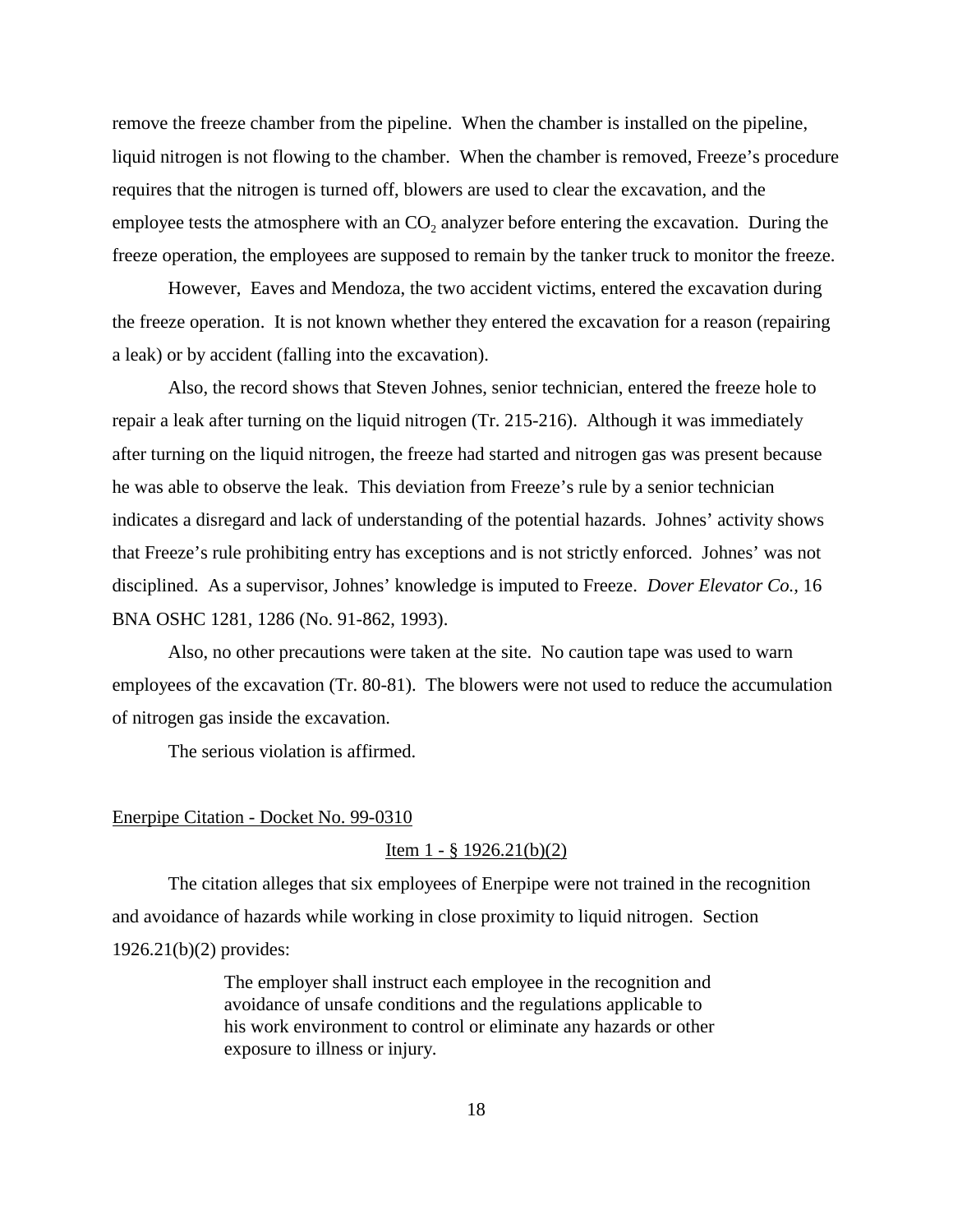Section § 1926.21(b)(2) is a general standard and is identified as the "*Employer* responsibility." To prove a violation of § 1926.21(b)(2), the Secretary must show that the cited employer failed to instruct employees on "(1) how to recognize and avoid the unsafe conditions which they may encounter on the job, and (2) the regulations applicable to those hazardous conditions." *Superior Custom Cabinet Co*., 18 BNA OSHC 1019, 1020 (No 94-200, 1997), *aff'd. without published opinion*, 158 F.3d 583 (5th Cir. 1998). An employer's instructions must be "specific enough to advise employees of the hazards associated with their work and the ways to avoid them" and modeled on the applicable OSHA requirements. *El Paso Crane and Rigging Co*., 16 BNA OSHC 1419, 1425, nn. 6 & 7 (No. 90-1106, 1993). The instructions must address matters specific to the worksite about which a reasonably prudent employer would have instructed its employees. *Pressure Concrete Constr. Co.*, 15 BNA OSHC 2011, 2016 (No. 90- 2668, 1992). The instruction may be formal or informal, a verbal or on-the-job instruction. *Better Bilt Products*, 15 BNA OSHC 1167, 1171 (No. 89-2028, 1991). However, training by a former employer does not fulfil this requirement. *Supermason Enterprises Inc*., 16 BNA OSHC 1446, 1448 (No. 92-2235, 1993). An employer must ensure satisfactory training even if the employees are experienced. *Ford Development Corp.*, 15 BNA OSHC 2003, 2009-10 (No. 90- 1505, 1992). Also, the occurrence of an accident does not establish a violation of the standard. *El Paso Crane and Rigging Co., Inc*., 16 BNA OSHC 1419 (No. 90-1106, 1993)*.*

The issue is whether Enerpipe breached its duty to provide reasonable instruction to employees at its test site. Enerpipe's two excavations used for hydrostatic testing were adjacent to Freeze's north freeze operation which used liquid nitrogen. Enerpipe employees were not involved in the freeze operation. They did not work with or handle the liquid nitrogen. Enerpipe employees, other than the borrowed laborers, were not responsible for nor assisted in the freeze operation (Tr. 498).

There is no evidence that Enerpipe employees came within 10 feet of the freeze excavation (Tr. 415, 499). Gregory Hunter, Enerpipe employee at the test site, testified that employees did not get within 40 feet of the freeze excavation (Exh. R-75; Tr. 775). He recalled that the employees were told not to go near the freeze excavation (Tr. 777). This instruction was also recalled by Enerpipe employees Richard Brewster and Mark Boyce (Tr. 749, 785). Brewster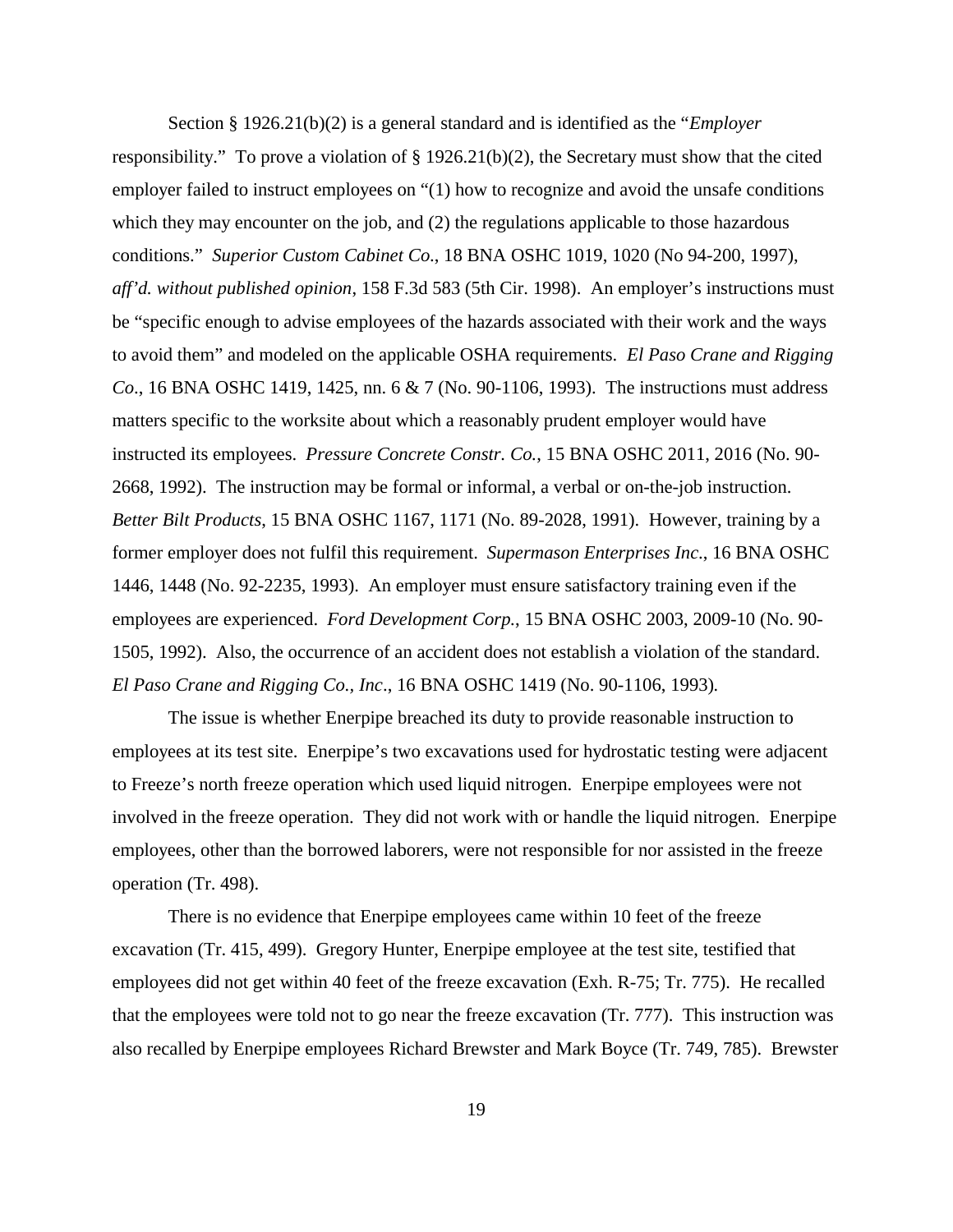testified that the test trailer where the Enerpipe employees performed most of their monitoring activities was approximately 40 feet from the freeze excavation (Exh. R-72; Tr. 756). Also, Arnold Garcia, Freeze technician at the north site, testified that red hazard tape was placed around the freeze excavation (Tr. 415, 420).

The record fails to show that Enerpipe employees were exposed to the liquid nitrogen or nitrogen gas at its north excavations. Enerpipe performed only the hydrostatic testing and its employees were not shown to be within 10 of the freeze excavation. Many of Enerpipe's employees had previously worked for Freeze and were familiar with the hazards associated with liquid nitrogen. The MSDS for liquid nitrogen hung in Enerpipe's test trailer (Tr. 739, 750, 773, 786). The OSHA inspectors did not investigate the north test site or take measurements of the excavations or locations of equipment (Tr. 348-349, 351). Without showing a potential for exposure, the Secretary fails to show the need for Enerpipe to provide training in the hazards associated with liquid nitrogen. On most jobs, Enerpipe does not work with Freeze.

As discussed, the laborers borrowed by Freeze who were not trained in the hazards of working near liquid nitrogen were employees of Freeze at the time. OSHA cited Freeze for failing to train the borrowed laborers. During the freeze operations, the laborers were on Freeze's payroll and supervised by Freeze technicians. The Secretary fails to show that Enerpipe also had a responsibility to train the laborers in the hazards of liquid nitrogen.

The violation is vacated.

#### Penalty Consideration for Citations

The Commission is the final arbiter of penalties in all contested cases. In determining an appropriate penalty, consideration must be given to the size of the employer's business, history of previous violations, the employer's good faith, and the gravity of the violation. These factors are not necessarily given equal weight; gravity is generally the principal factor.

Enerpipe employs in excess of 400 employees. Freeze employs approximately 26 employees (Tr. 183, 487). OSHA considered both Enerpipe and Freeze as a large employer.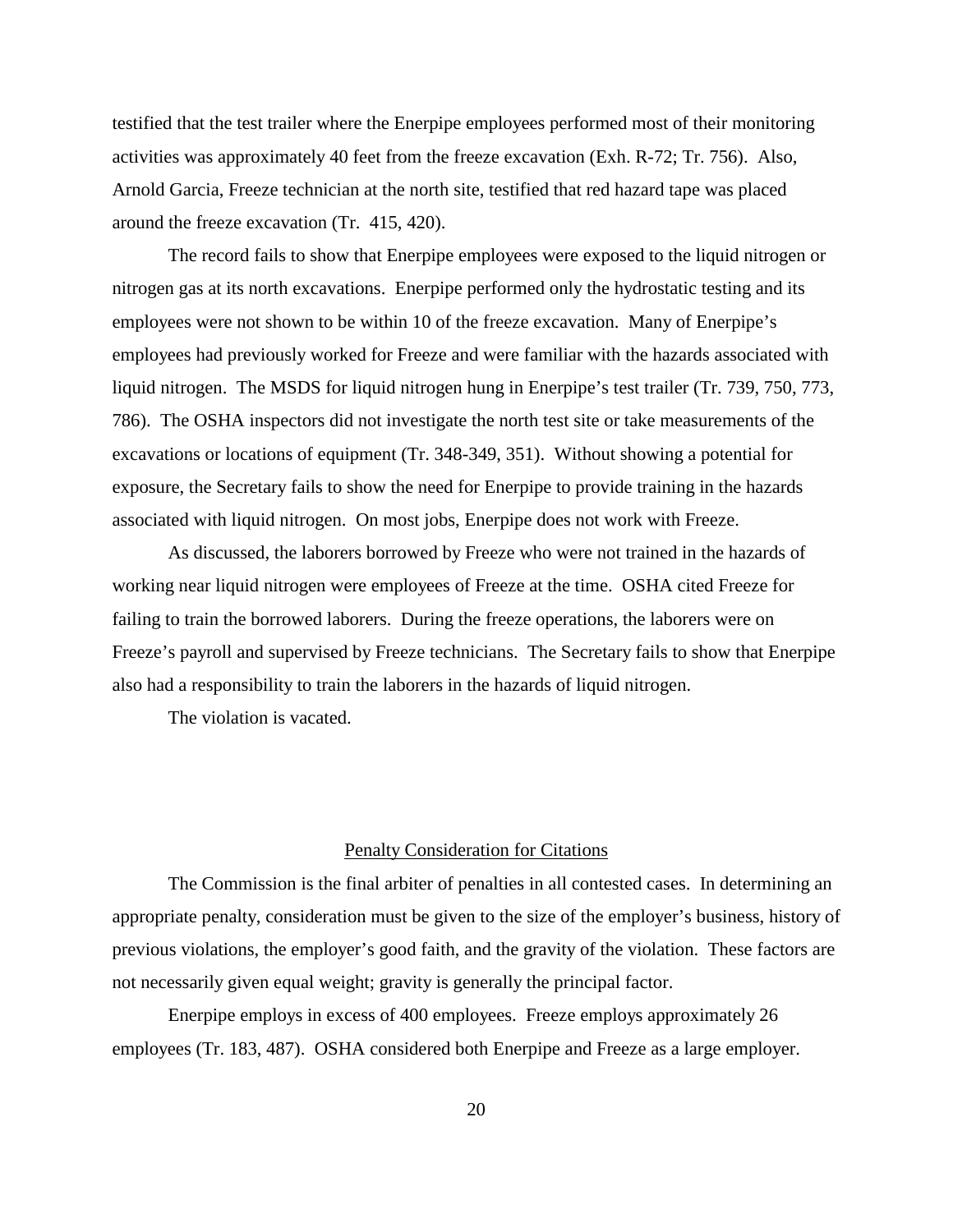However, Freeze is a separate company and, for the purposes of penalty, is considered a small employer. Neither Freeze nor Enerpipe have a history of previous OSHA citations (Tr. 487).

A penalty of \$2,200 is assessed for violation of  $\S$  1926.652(a)(1) (item 3 in Docket No. 99-0308). Two employees were exposed. However, the employees had limited exposure of a short duration in the excavation while installing and removing the chamber. When installing the chamber, the nitrogen is not flowing. Also, the walls were partially sloped, although not adequately.

A penalty of \$2,200 is reasonable for violation of § 1910.134(c) and § 1910.134(e)(3) (items 1a and 1b in Docket No. 99-0309). Freeze only had one escape respirator on site. The laborer was not trained in any respirator usage. The escape respirator was not properly used and was inadequate for emergency or rescue use.

A penalty of \$2,200 is reasonable for violation of § 1910.1200(h) (item 2 in Docket No. 99-0309). The Spanish speaking laborers were not instructed in the hazards of liquid nitrogen. Freeze's instruction not to enter the freeze hole during freeze operations is inadequate. The laborers needed to know the hazards associated with nitrogen and the precautions to take.

A penalty of \$2,200 is reasonable for violation of  $\S 1926.651(g)(1)(ii)$  (item 7 in Docket No. 99-0309). There were no precautions taken to prevent employees from entering the excavation after the freeze operation began. Johnes, senior technician, ignored the written rule and entered the excavation to repair a leak. The two night shift employees entered the excavation and died.

## **FINDINGS OF FACT AND CONCLUSIONS OF LAW**

The foregoing decision constitutes the findings of fact and conclusions of law in accordance with Rule 52(a) of the Federal Rules of Civil Procedure.

## **ORDER**

Based upon the foregoing decision, it is ORDERED that: